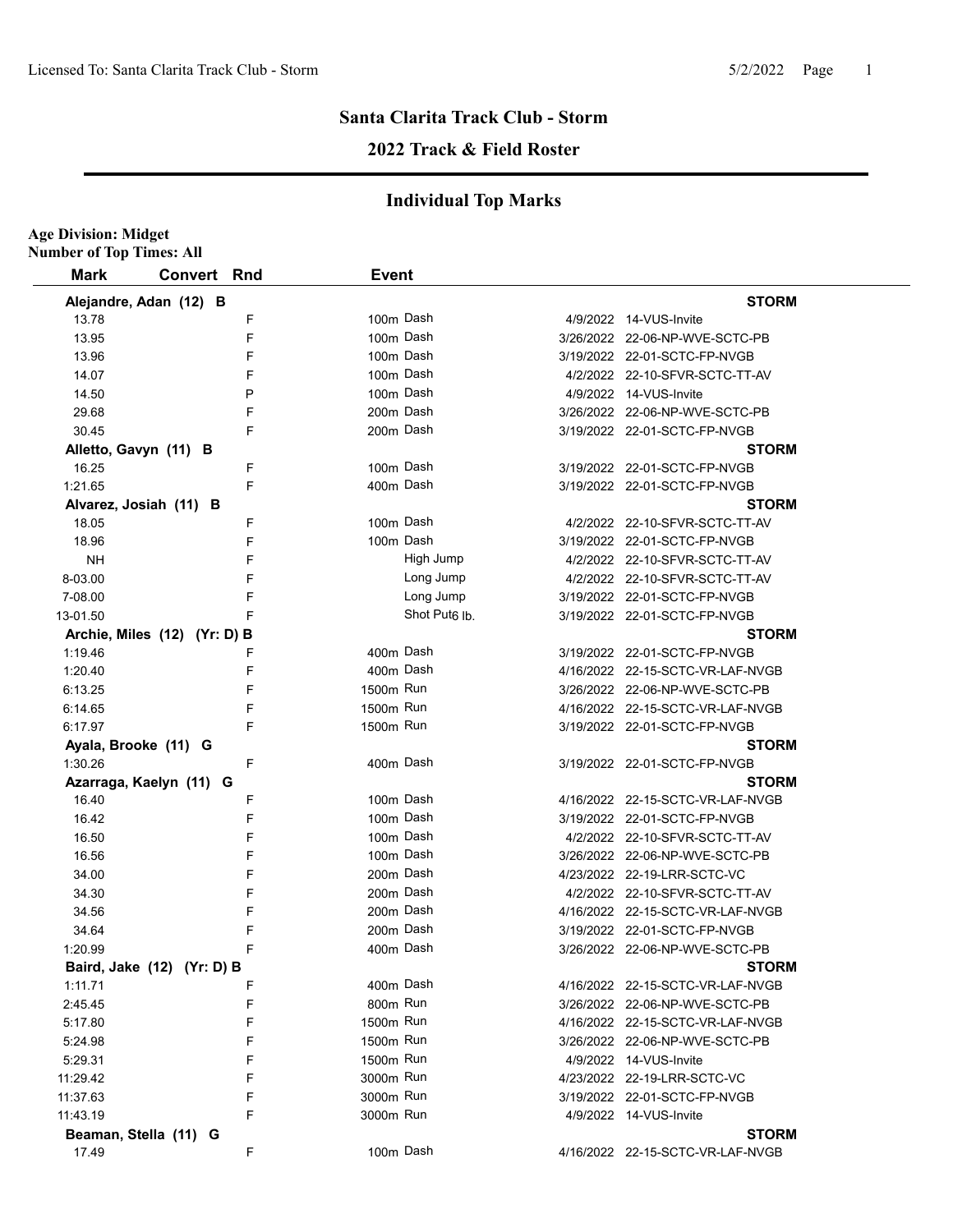### **2022 Track & Field Roster**

| <b>Number of Top Times: All</b> |                               |                                    |              |           |                                  |
|---------------------------------|-------------------------------|------------------------------------|--------------|-----------|----------------------------------|
| <b>Mark</b>                     | <b>Convert Rnd</b>            |                                    | <b>Event</b> |           |                                  |
|                                 | Beaman, Stella (11) G         |                                    |              |           | <b>STORM</b>                     |
| 17.57                           |                               | F                                  |              | 100m Dash | 3/19/2022 22-01-SCTC-FP-NVGB     |
| 17.58                           |                               | F                                  |              | 100m Dash | 4/30/2022 22-23-SCTC-FP          |
| 40.47                           |                               | F                                  | 200m Dash    |           | 3/19/2022 22-01-SCTC-FP-NVGB     |
| 4:04.35                         |                               | F                                  | 800m Run     |           | 4/9/2022 14-VUS-Invite           |
| 3-04.00                         |                               | F                                  |              | High Jump | 4/16/2022 22-15-SCTC-VR-LAF-NVGB |
| 3-02.00                         |                               | F                                  |              | High Jump | 4/30/2022 22-23-SCTC-FP          |
| 3-02.00                         |                               | F                                  |              | High Jump | 4/9/2022 14-VUS-Invite           |
| 9-03.00                         |                               | F                                  |              | Long Jump | 4/16/2022 22-15-SCTC-VR-LAF-NVGB |
| 8-02.00                         |                               | F                                  |              | Long Jump | 3/19/2022 22-01-SCTC-FP-NVGB     |
|                                 | Bibeau, Trever (11) B         |                                    |              |           | <b>STORM</b>                     |
| 15.95                           |                               | F                                  | 100m Dash    |           | 4/16/2022 22-15-SCTC-VR-LAF-NVGB |
| 16.15                           |                               | F                                  |              | 100m Dash | 4/30/2022 22-23-SCTC-FP          |
| 16.23                           |                               | F                                  |              | 100m Dash | 3/19/2022 22-01-SCTC-FP-NVGB     |
| 16.38                           |                               | F                                  |              | 100m Dash | 3/26/2022 22-06-NP-WVE-SCTC-PB   |
| 16.65                           |                               | F                                  | 100m Dash    |           | 4/2/2022 22-10-SFVR-SCTC-TT-AV   |
| 34.76                           |                               | F                                  | 200m Dash    |           | 4/2/2022 22-10-SFVR-SCTC-TT-AV   |
| 1:17.63                         |                               | F                                  | 400m Dash    |           | 4/2/2022 22-10-SFVR-SCTC-TT-AV   |
| 1:21.40                         |                               | F                                  | 400m Dash    |           | 3/26/2022 22-06-NP-WVE-SCTC-PB   |
| 1:23.77                         |                               | F                                  | 400m Dash    |           | 3/19/2022 22-01-SCTC-FP-NVGB     |
|                                 |                               | Bogoniewski, Andrew (11) (Yr: D) B |              |           | <b>STORM</b>                     |
| 3:16.49                         |                               | F                                  | 800m Run     |           | 4/30/2022 22-23-SCTC-FP          |
| 6:22.11                         |                               | F                                  | 1500m Run    |           | 4/23/2022 22-19-LRR-SCTC-VC      |
| 6:23.92                         |                               | F                                  | 1500m Run    |           | 4/30/2022 22-23-SCTC-FP          |
| 6:35.57                         |                               | F                                  | 1500m Run    |           | 3/19/2022 22-01-SCTC-FP-NVGB     |
| 6:46.75                         |                               | F                                  | 1500m Run    |           | 4/16/2022 22-15-SCTC-VR-LAF-NVGB |
| 6:56.86                         |                               | F                                  | 1500m Run    |           | 3/26/2022 22-06-NP-WVE-SCTC-PB   |
| 6.58.41                         |                               | F                                  | 1500m Run    |           | 4/2/2022 22-10-SFVR-SCTC-TT-AV   |
| 13:34.83                        |                               | F                                  | 3000m Run    |           | 3/19/2022 22-01-SCTC-FP-NVGB     |
| 13:49.05                        |                               | F                                  | 3000m Run    |           | 4/16/2022 22-15-SCTC-VR-LAF-NVGB |
| 13:50.42                        |                               | F                                  | 3000m Run    |           | 3/26/2022 22-06-NP-WVE-SCTC-PB   |
| 14:01.14                        |                               | F                                  | 3000m Run    |           | 4/2/2022 22-10-SFVR-SCTC-TT-AV   |
| 7-05.00                         |                               |                                    |              | Long Jump | 4/2/2022 22-10-SFVR-SCTC-TT-AV   |
|                                 | Calderon, Noah (10) (Yr: D) B |                                    |              |           | <b>STORM</b>                     |
| 1:06.56                         |                               | F                                  | 400m Dash    |           | 4/30/2022 22-23-SCTC-FP          |
| 1:07.31                         |                               | F                                  | 400m Dash    |           | 4/23/2022 22-19-LRR-SCTC-VC      |
| 1:09.65                         |                               | F                                  | 400m Dash    |           | 4/16/2022 22-15-SCTC-VR-LAF-NVGB |
| 2:45.18                         |                               | F                                  | 800m Run     |           | 4/9/2022 14-VUS-Invite           |
| 2.47.31                         |                               | F                                  | 800m Run     |           | 3/26/2022 22-06-NP-WVE-SCTC-PB   |
| 2:47.67                         |                               | F                                  | 800m Run     |           | 4/2/2022 22-10-SFVR-SCTC-TT-AV   |
| 2:52.69                         |                               | F                                  | 800m Run     |           | 3/19/2022 22-01-SCTC-FP-NVGB     |
| 5:36.80                         |                               | F                                  | 1500m Run    |           | 4/23/2022 22-19-LRR-SCTC-VC      |
| 5:37.61                         |                               | F                                  | 1500m Run    |           | 4/16/2022 22-15-SCTC-VR-LAF-NVGB |
| 5:42.47                         |                               | F                                  | 1500m Run    |           | 3/26/2022 22-06-NP-WVE-SCTC-PB   |
| 5:49.58                         |                               | F                                  | 1500m Run    |           | 3/19/2022 22-01-SCTC-FP-NVGB     |
| 12:02.68                        |                               | F                                  | 3000m Run    |           | 4/2/2022 22-10-SFVR-SCTC-TT-AV   |
| 12:08.16                        |                               | F                                  | 3000m Run    |           | 4/9/2022 14-VUS-Invite           |
| 10-03.75                        |                               | F                                  |              | Long Jump | 3/19/2022 22-01-SCTC-FP-NVGB     |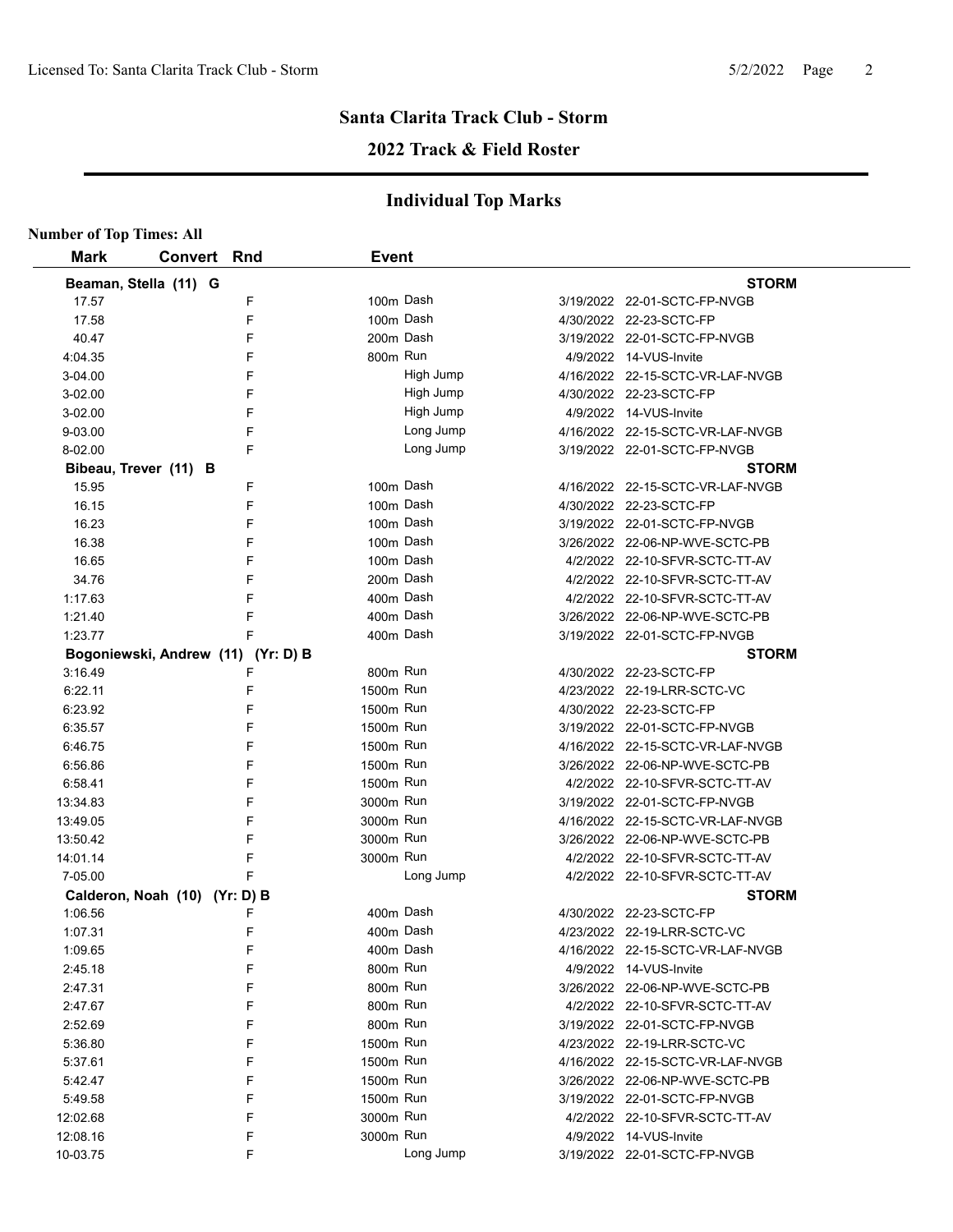## **Santa Clarita Track Club - Storm 2022 Track & Field Roster**

| <b>Number of Top Times: All</b> |                                 |              |                           |                                  |
|---------------------------------|---------------------------------|--------------|---------------------------|----------------------------------|
| <b>Mark</b>                     | <b>Convert Rnd</b>              | <b>Event</b> |                           |                                  |
|                                 | Campoverde, Jacob (11) B        |              |                           | <b>STORM</b>                     |
| 17.43                           | F                               | 100m Dash    |                           | 4/16/2022 22-15-SCTC-VR-LAF-NVGB |
| 17.49                           | F                               | 100m Dash    |                           | 4/30/2022 22-23-SCTC-FP          |
| 17.65                           | F                               | 100m Dash    |                           | 4/23/2022 22-19-LRR-SCTC-VC      |
| 17.66                           | F                               | 100m Dash    |                           | 3/19/2022 22-01-SCTC-FP-NVGB     |
| 17.69                           | F                               | 100m Dash    |                           | 4/2/2022 22-10-SFVR-SCTC-TT-AV   |
| 17.82                           | F                               | 100m Dash    |                           | 3/26/2022 22-06-NP-WVE-SCTC-PB   |
| 8-07.50                         | F                               |              | Long Jump                 | 3/26/2022 22-06-NP-WVE-SCTC-PB   |
| 7-05.25                         | F                               |              | Long Jump                 | 3/19/2022 22-01-SCTC-FP-NVGB     |
| 17-01.50                        | F                               |              | Shot Put <sub>6</sub> lb. | 4/2/2022 22-10-SFVR-SCTC-TT-AV   |
| 17-01.00                        | F                               |              | Shot Put <sub>6</sub> lb. | 4/16/2022 22-15-SCTC-VR-LAF-NVGB |
| 16-01.00                        | F                               |              | Shot Put <sub>6</sub> lb. | 4/23/2022 22-19-LRR-SCTC-VC      |
| 15-03.00                        | F                               |              | Shot Put <sub>6</sub> lb. | 4/30/2022 22-23-SCTC-FP          |
|                                 | Caradine, Jeremiah (11)<br>В    |              |                           | <b>STORM</b>                     |
| 15.92                           | F                               | 100m Dash    |                           | 4/30/2022 22-23-SCTC-FP          |
| 16.21                           | F                               | 100m Dash    |                           | 4/2/2022 22-10-SFVR-SCTC-TT-AV   |
| 16.34                           | P                               | 100m Dash    |                           | 4/9/2022 14-VUS-Invite           |
| 16.63                           | F                               | 100m Dash    |                           | 3/26/2022 22-06-NP-WVE-SCTC-PB   |
| 16.69                           | F                               | 100m Dash    |                           | 3/19/2022 22-01-SCTC-FP-NVGB     |
| 17.12                           | F                               | 100m Dash    |                           | 4/16/2022 22-15-SCTC-VR-LAF-NVGB |
| 17.28                           | F                               | 100m Dash    |                           | 4/23/2022 22-19-LRR-SCTC-VC      |
| 35.91                           | F                               | 200m Dash    |                           | 3/19/2022 22-01-SCTC-FP-NVGB     |
| 36.31                           | F                               | 200m Dash    |                           | 4/23/2022 22-19-LRR-SCTC-VC      |
| 8-07.75                         | F                               |              | Long Jump                 | 4/2/2022 22-10-SFVR-SCTC-TT-AV   |
| 29-04.00                        | F                               |              | Shot Put <sub>6</sub> Ib. | 4/2/2022 22-10-SFVR-SCTC-TT-AV   |
| 28-08.00                        | F                               |              | Shot Put <sub>6</sub> Ib. | 4/9/2022 14-VUS-Invite           |
| 24-11.75                        | F                               |              | Shot Put <sub>6</sub> lb. | 4/16/2022 22-15-SCTC-VR-LAF-NVGB |
| 24-10.50                        | F                               |              | Shot Put <sub>6</sub> lb. | 4/30/2022 22-23-SCTC-FP          |
| 24-06.50                        | F                               |              | Shot Put <sub>6</sub> lb. | 4/23/2022 22-19-LRR-SCTC-VC      |
| 23-05.50                        | F                               |              | Shot Put <sub>6</sub> lb. | 3/26/2022 22-06-NP-WVE-SCTC-PB   |
| 21-07.00                        | F                               |              | Shot Put <sub>6</sub> lb. | 3/19/2022 22-01-SCTC-FP-NVGB     |
|                                 | Chambers, Nicole (11) (Yr: D) G |              |                           | <b>STORM</b>                     |
| 1:11.80                         | F                               | 400m Dash    |                           | 3/26/2022 22-06-NP-WVE-SCTC-PB   |
| 2:45.97                         | F                               | 800m Run     |                           | 4/30/2022 22-23-SCTC-FP          |
| 2:49.17                         | F                               | 800m Run     |                           | 4/2/2022 22-10-SFVR-SCTC-TT-AV   |
| 2:49.21                         | F                               | 800m Run     |                           | 4/16/2022 22-15-SCTC-VR-LAF-NVGB |
| 2:50.42                         | F                               | 800m Run     |                           | 4/23/2022 22-19-LRR-SCTC-VC      |
| 2:52.56                         | F                               | 800m Run     |                           | 3/26/2022 22-06-NP-WVE-SCTC-PB   |
| 2:54.29                         | F                               | 800m Run     |                           | 4/9/2022 14-VUS-Invite           |
| 5:36.20                         | F                               | 1500m Run    |                           | 4/2/2022 22-10-SFVR-SCTC-TT-AV   |
| 5:43.23                         | F                               | 1500m Run    |                           | 4/16/2022 22-15-SCTC-VR-LAF-NVGB |
| 12:08.92                        | F                               | 3000m Run    |                           | 4/23/2022 22-19-LRR-SCTC-VC      |
| 12:36.89                        | F                               | 3000m Run    |                           | 4/9/2022 14-VUS-Invite           |
| Choi, Lily (11) G               |                                 |              |                           | <b>STORM</b>                     |
| 17.47                           | F                               | 100m Dash    |                           | 3/26/2022 22-06-NP-WVE-SCTC-PB   |
| 17.62                           | F                               | 100m Dash    |                           | 3/19/2022 22-01-SCTC-FP-NVGB     |
| 8-06.50                         | F                               |              | Long Jump                 | 3/26/2022 22-06-NP-WVE-SCTC-PB   |
| 8-01.50                         | F                               |              | Long Jump                 | 4/30/2022 22-23-SCTC-FP          |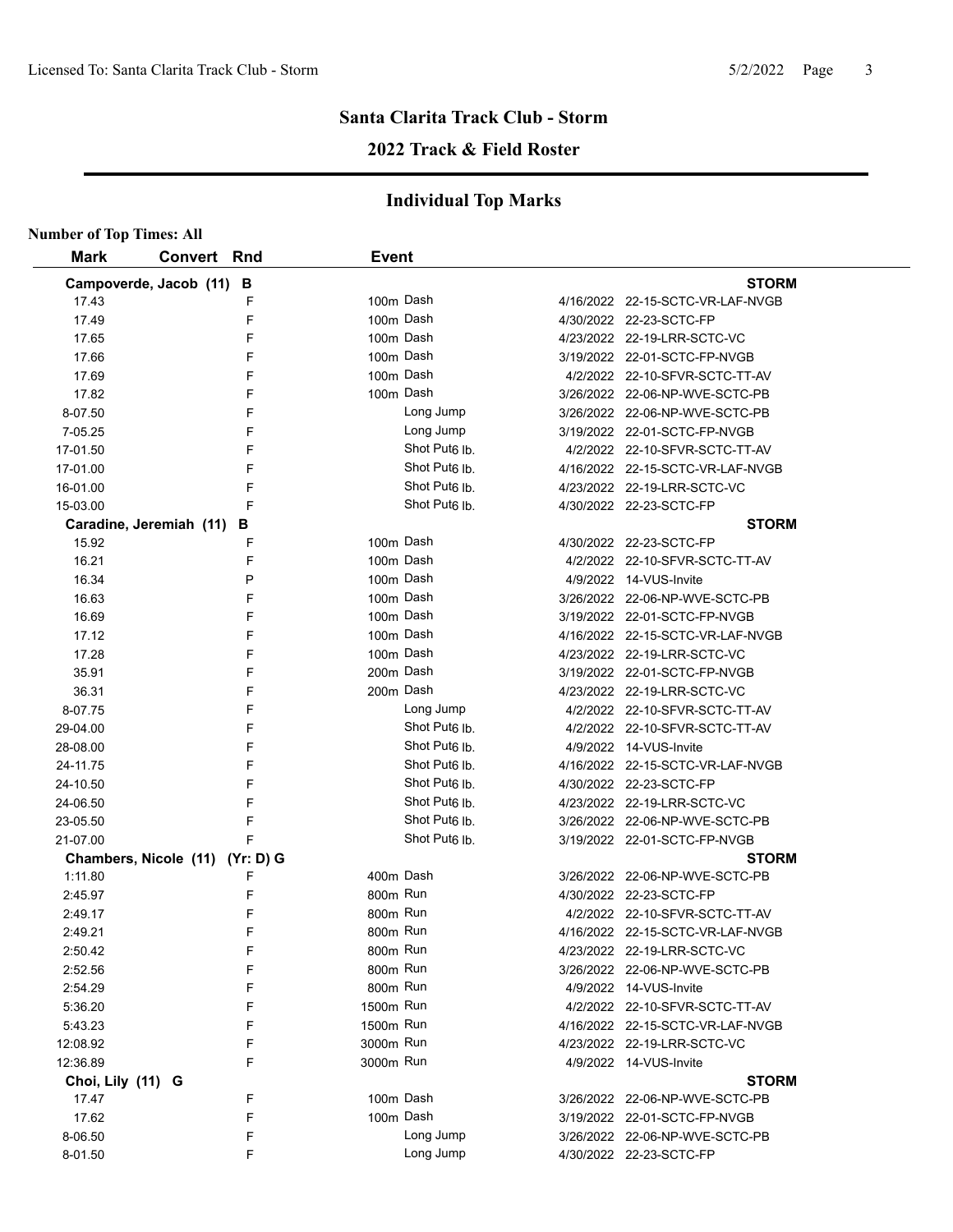#### **2022 Track & Field Roster**

| <b>Number of Top Times: All</b> |                                  |           |                           |                                  |
|---------------------------------|----------------------------------|-----------|---------------------------|----------------------------------|
| <b>Mark</b>                     | <b>Convert Rnd</b>               |           | <b>Event</b>              |                                  |
| Choi, Lily (11) G               |                                  |           |                           | <b>STORM</b>                     |
| 8-01.25                         |                                  | F         | Long Jump                 | 4/16/2022 22-15-SCTC-VR-LAF-NVGB |
| 7-06.00                         |                                  | F         | Long Jump                 | 3/19/2022 22-01-SCTC-FP-NVGB     |
|                                 | Crowley, Aidan (11) B            |           |                           | <b>STORM</b>                     |
| 19.46                           |                                  | F         | 100m Dash                 | 4/2/2022 22-10-SFVR-SCTC-TT-AV   |
| 19.65                           |                                  | F         | 100m Dash                 | 4/30/2022 22-23-SCTC-FP          |
| 11-09.75                        |                                  | F         | Shot Put <sub>6</sub> lb. | 4/2/2022 22-10-SFVR-SCTC-TT-AV   |
|                                 | Cruz Bautista, Alexander (12)    | (Yr: D) B |                           | <b>STORM</b>                     |
| 7:10.79                         |                                  | F         | 1500m Run                 | 4/30/2022 22-23-SCTC-FP          |
|                                 | Dalley, Hazel (12) (Yr: D) G     |           |                           | <b>STORM</b>                     |
| 7:02.07                         |                                  | F         | 1500m Run                 | 4/16/2022 22-15-SCTC-VR-LAF-NVGB |
| 7:30.20                         |                                  | F         | 1500m Run                 | 4/23/2022 22-19-LRR-SCTC-VC      |
| 7:36.37                         |                                  | F         | 1500m Run                 | 4/2/2022 22-10-SFVR-SCTC-TT-AV   |
| 7:38.80                         |                                  | F         | 1500m Run                 | 3/19/2022 22-01-SCTC-FP-NVGB     |
| 7:43.43                         |                                  | F         | 1500m Run                 | 3/26/2022 22-06-NP-WVE-SCTC-PB   |
| 10-04.00                        |                                  | F         | Long Jump                 | 4/23/2022 22-19-LRR-SCTC-VC      |
| 9-00.50                         |                                  | F         | Long Jump                 | 3/26/2022 22-06-NP-WVE-SCTC-PB   |
| 8-11.00                         |                                  | F         | Long Jump                 | 4/30/2022 22-23-SCTC-FP          |
| 8-05.25                         |                                  | F         | Long Jump                 | 4/16/2022 22-15-SCTC-VR-LAF-NVGB |
| 6-05.75                         |                                  | F         | Long Jump                 | 3/19/2022 22-01-SCTC-FP-NVGB     |
| Davis, Tyson (10) B             |                                  |           |                           | <b>STORM</b>                     |
| 15.35                           |                                  | F         | 100m Dash                 | 4/16/2022 22-15-SCTC-VR-LAF-NVGB |
| 15.41                           |                                  | F         | 100m Dash                 | 4/2/2022 22-10-SFVR-SCTC-TT-AV   |
| 15.62                           |                                  | F         | 100m Dash                 | 3/26/2022 22-06-NP-WVE-SCTC-PB   |
| 15.72                           |                                  | F         | 100m Dash                 | 4/30/2022 22-23-SCTC-FP          |
| 16.02                           |                                  | F         | 100m Dash                 | 4/23/2022 22-19-LRR-SCTC-VC      |
| 33.62                           |                                  | F         | 200m Dash                 | 4/16/2022 22-15-SCTC-VR-LAF-NVGB |
| 10-11.25                        |                                  | F         | Long Jump                 | 4/16/2022 22-15-SCTC-VR-LAF-NVGB |
| 10-10.75                        |                                  | F         | Long Jump                 | 4/23/2022 22-19-LRR-SCTC-VC      |
| 10-08.75                        |                                  | F         | Long Jump                 | 4/30/2022 22-23-SCTC-FP          |
| 10-06.25                        |                                  | F         | Long Jump                 | 3/26/2022 22-06-NP-WVE-SCTC-PB   |
| 9-10.00                         |                                  | F         | Long Jump                 | 4/2/2022 22-10-SFVR-SCTC-TT-AV   |
|                                 | De Paula, Elias (10) B           |           |                           | <b>STORM</b>                     |
| 18.14                           |                                  | F         | 100m Dash                 | 3/26/2022 22-06-NP-WVE-SCTC-PB   |
| 18.28                           |                                  | F         | 100m Dash                 | 4/30/2022 22-23-SCTC-FP          |
| 18.49                           |                                  | F         | 100m Dash                 | 4/2/2022 22-10-SFVR-SCTC-TT-AV   |
| 18.74                           |                                  | F         | 100m Dash                 | 4/23/2022 22-19-LRR-SCTC-VC      |
| 18.92                           |                                  | P         | 100m Dash                 | 4/9/2022 14-VUS-Invite           |
| 38.72                           |                                  | F         | 200m Dash                 | 4/2/2022 22-10-SFVR-SCTC-TT-AV   |
| 40.20                           |                                  | F         | 200m Dash                 | 3/19/2022 22-01-SCTC-FP-NVGB     |
|                                 | DeGuzman, Alyssia (12)           | G         |                           | <b>STORM</b>                     |
| 16.45                           |                                  | F         | 100m Dash                 | 3/19/2022 22-01-SCTC-FP-NVGB     |
| 1:20.96                         |                                  | F         | 400m Dash                 | 3/26/2022 22-06-NP-WVE-SCTC-PB   |
| 1:21.68                         |                                  | F         | 400m Dash                 | 3/19/2022 22-01-SCTC-FP-NVGB     |
|                                 | Dennison, Johanna (10) (Yr: D) G |           |                           | <b>STORM</b>                     |
| 3:23.64                         |                                  | F         | 800m Run                  | 3/19/2022 22-01-SCTC-FP-NVGB     |
| 6:24.69                         |                                  | F         | 1500m Run                 | 4/23/2022 22-19-LRR-SCTC-VC      |
| 6:31.45                         |                                  | F         | 1500m Run                 | 3/26/2022 22-06-NP-WVE-SCTC-PB   |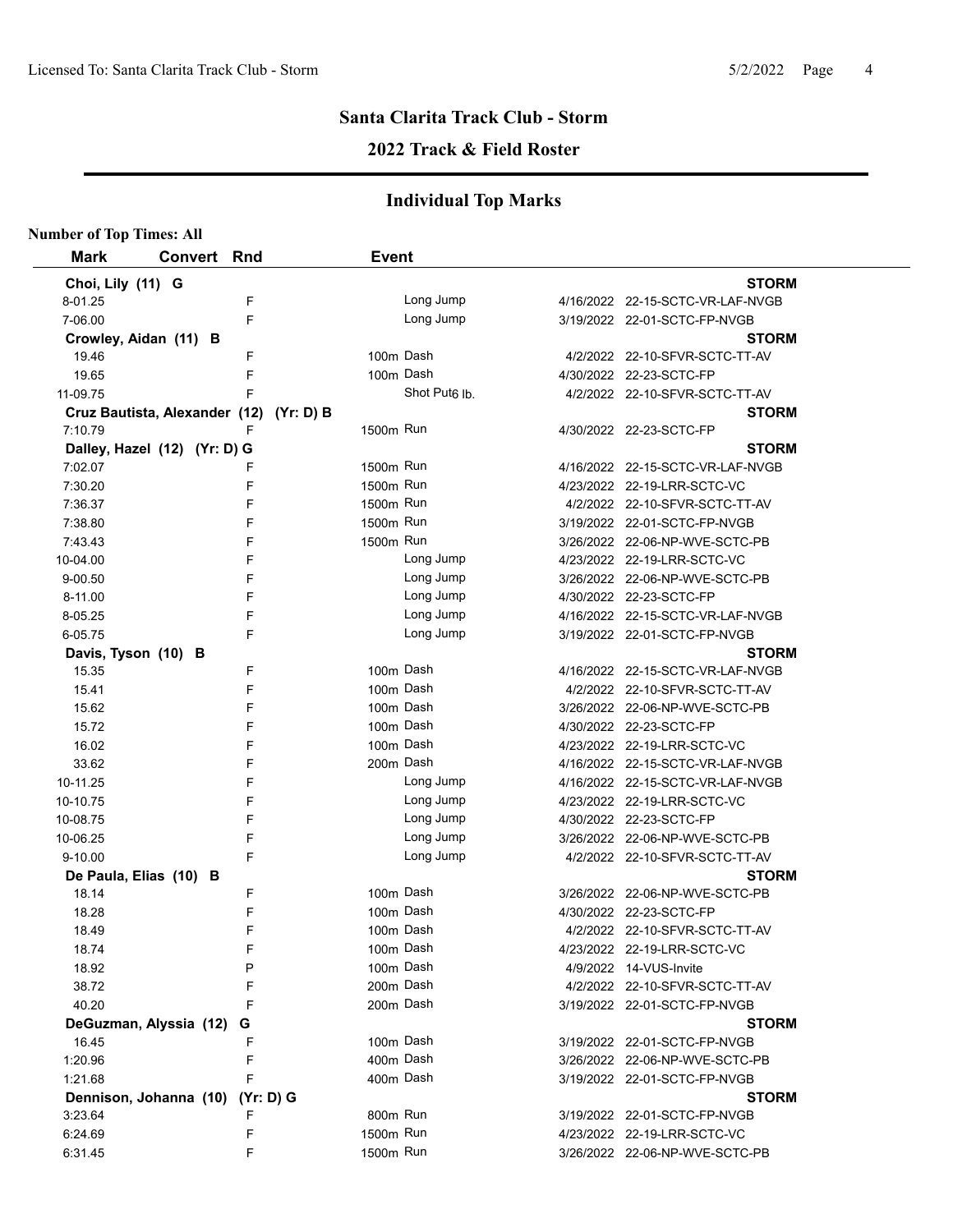## **2022 Track & Field Roster**

| <b>Number of Top Times: All</b> |                                  |              |                           |                                  |
|---------------------------------|----------------------------------|--------------|---------------------------|----------------------------------|
| <b>Mark</b>                     | <b>Convert Rnd</b>               | <b>Event</b> |                           |                                  |
|                                 | Dennison, Johanna (10) (Yr: D) G |              |                           | <b>STORM</b>                     |
| 6:33.95                         | F                                | 1500m Run    |                           | 4/30/2022 22-23-SCTC-FP          |
| 6:41.58                         | F                                | 1500m Run    |                           | 3/19/2022 22-01-SCTC-FP-NVGB     |
| 6:45.54                         | F                                | 1500m Run    |                           | 4/9/2022 14-VUS-Invite           |
| 15:00.31                        | F                                | 3000m Run    |                           | 4/2/2022 22-10-SFVR-SCTC-TT-AV   |
| 8-04.00                         | F                                |              | Long Jump                 | 4/9/2022 14-VUS-Invite           |
| 7-11.00                         | F                                |              | Long Jump                 | 4/23/2022 22-19-LRR-SCTC-VC      |
| 7-07.00                         | F                                |              | Long Jump                 | 3/26/2022 22-06-NP-WVE-SCTC-PB   |
| 7-06.25                         | F                                |              | Long Jump                 | 4/30/2022 22-23-SCTC-FP          |
|                                 | Dennison, Ruth (10) (Yr: D) G    |              |                           | <b>STORM</b>                     |
| 3:16.19                         | F                                | 800m Run     |                           | 4/23/2022 22-19-LRR-SCTC-VC      |
| 6:24.77                         | F                                | 1500m Run    |                           | 4/23/2022 22-19-LRR-SCTC-VC      |
| 13:56.99                        | F                                | 3000m Run    |                           | 4/9/2022 14-VUS-Invite           |
| 14:01.88                        | F                                | 3000m Run    |                           | 4/2/2022 22-10-SFVR-SCTC-TT-AV   |
| 14:06.83                        | F                                | 3000m Run    |                           | 4/30/2022 22-23-SCTC-FP          |
| 14:14.50                        | F                                | 3000m Run    |                           | 3/19/2022 22-01-SCTC-FP-NVGB     |
| 14:27.84                        | F                                | 3000m Run    |                           | 3/26/2022 22-06-NP-WVE-SCTC-PB   |
| 17-02.50                        | F                                |              | Shot Put <sub>6</sub> Ib. | 4/30/2022 22-23-SCTC-FP          |
| 15-05.50                        | F                                |              | Shot Put <sub>6</sub> lb. | 4/23/2022 22-19-LRR-SCTC-VC      |
|                                 | Finegan, Gavin (12) (Yr: D) B    |              |                           | <b>STORM</b>                     |
| 2:41.25                         | F                                | 800m Run     |                           | 4/9/2022 14-VUS-Invite           |
| 2:44.33                         | F                                | 800m Run     |                           | 4/2/2022 22-10-SFVR-SCTC-TT-AV   |
| 5:16.39                         | F                                | 1500m Run    |                           | 3/26/2022 22-06-NP-WVE-SCTC-PB   |
| 5:17.80                         | F                                | 1500m Run    |                           | 4/23/2022 22-19-LRR-SCTC-VC      |
| 5:20.67                         | F                                | 1500m Run    |                           | 4/16/2022 22-15-SCTC-VR-LAF-NVGB |
| 5:21.70                         | F                                | 1500m Run    |                           | 3/19/2022 22-01-SCTC-FP-NVGB     |
| 10:52.47                        | F                                | 3000m Run    |                           | 4/16/2022 22-15-SCTC-VR-LAF-NVGB |
| 10:58.06                        | F                                | 3000m Run    |                           | 4/9/2022 14-VUS-Invite           |
| 11:08.95                        | F                                | 3000m Run    |                           | 4/2/2022 22-10-SFVR-SCTC-TT-AV   |
| 11:33.98                        |                                  | 3000m Run    |                           | 4/30/2022 22-23-SCTC-FP          |
|                                 | Florian, Kingston (11) (Yr: D) B |              |                           | <b>STORM</b>                     |
| 1:15.59                         | F                                | 400m Dash    |                           | 4/16/2022 22-15-SCTC-VR-LAF-NVGB |
| 1:18.54                         | F                                | 400m Dash    |                           | 4/30/2022 22-23-SCTC-FP          |
| 1:21.23                         | F                                | 400m Dash    |                           | 4/23/2022 22-19-LRR-SCTC-VC      |
| 5:46.16                         | F                                | 1500m Run    |                           | 4/16/2022 22-15-SCTC-VR-LAF-NVGB |
| 5:50.59                         | F                                | 1500m Run    |                           | 4/30/2022 22-23-SCTC-FP          |
| 5:53.04                         | F                                | 1500m Run    |                           | 4/9/2022 14-VUS-Invite           |
| 6:08.42                         | F                                | 1500m Run    |                           | 3/26/2022 22-06-NP-WVE-SCTC-PB   |
|                                 | Fredrickson, Hailey (10)<br>G    |              |                           | <b>STORM</b>                     |
| 16.57                           | F                                | 100m Dash    |                           | 4/16/2022 22-15-SCTC-VR-LAF-NVGB |
| 17.03                           | F                                | 100m Dash    |                           | 3/19/2022 22-01-SCTC-FP-NVGB     |
| 17.07                           | F                                | 100m Dash    |                           | 4/2/2022 22-10-SFVR-SCTC-TT-AV   |
| 17.58                           | F                                | 100m Dash    |                           | 3/26/2022 22-06-NP-WVE-SCTC-PB   |
| 17.67                           | F                                | 100m Dash    |                           | 4/23/2022 22-19-LRR-SCTC-VC      |
| 5-11.25                         | F                                |              | Long Jump                 | 3/19/2022 22-01-SCTC-FP-NVGB     |
| 18-05.25                        | F                                |              | Shot Put <sub>6</sub> lb. | 3/26/2022 22-06-NP-WVE-SCTC-PB   |
| 15-10.50                        | F                                |              | Shot Put <sub>6</sub> lb. | 4/16/2022 22-15-SCTC-VR-LAF-NVGB |
| 15-07.00                        | F                                |              | Shot Put <sub>6</sub> lb. | 4/23/2022 22-19-LRR-SCTC-VC      |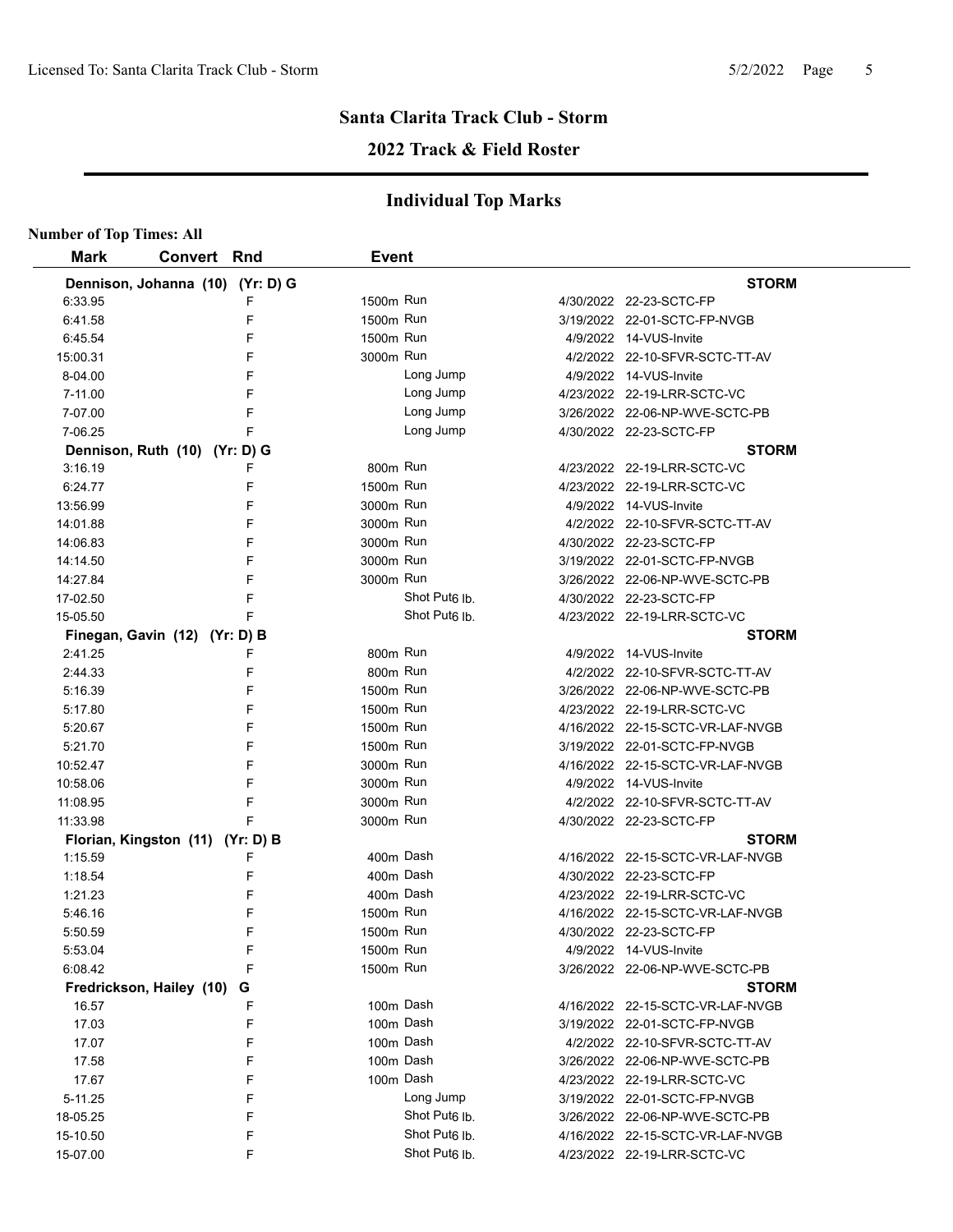## **2022 Track & Field Roster**

| <b>Mark</b>                | <b>Convert Rnd</b>              | <b>Event</b>              |                                  |
|----------------------------|---------------------------------|---------------------------|----------------------------------|
| Fredrickson, Hailey (10) G |                                 |                           | <b>STORM</b>                     |
| 14-00.50                   | F                               | Shot Put <sub>6</sub> lb. | 4/2/2022 22-10-SFVR-SCTC-TT-AV   |
| Garner, Miles (10) B       |                                 |                           | <b>STORM</b>                     |
| 16.21                      | F                               | 100m Dash                 | 4/30/2022 22-23-SCTC-FP          |
| 16.38                      | F                               | 100m Dash                 | 4/16/2022 22-15-SCTC-VR-LAF-NVGB |
| 16.50                      | F                               | 100m Dash                 | 3/19/2022 22-01-SCTC-FP-NVGB     |
| 16.58                      | F                               | 100m Dash                 | 4/2/2022 22-10-SFVR-SCTC-TT-AV   |
| 16.90                      | F                               | 100m Dash                 | 3/26/2022 22-06-NP-WVE-SCTC-PB   |
| 17.29                      | F                               | 100m Dash                 | 4/23/2022 22-19-LRR-SCTC-VC      |
| 1:17.12                    | F                               | 400m Dash                 | 4/30/2022 22-23-SCTC-FP          |
| 1:19.20                    | F                               | 400m Dash                 | 4/2/2022 22-10-SFVR-SCTC-TT-AV   |
| 1:19.68                    | F                               | 400m Dash                 | 3/26/2022 22-06-NP-WVE-SCTC-PB   |
| 1:19.89                    | F                               | 400m Dash                 | 4/23/2022 22-19-LRR-SCTC-VC      |
| 1:20.62                    | F                               | 400m Dash                 | 3/19/2022 22-01-SCTC-FP-NVGB     |
| 1:22.01                    | F                               | 400m Dash                 | 4/16/2022 22-15-SCTC-VR-LAF-NVGB |
| Gaudio, Mya (12) G         |                                 |                           | <b>STORM</b>                     |
| 16.86                      | F                               | 100m Dash                 | 4/30/2022 22-23-SCTC-FP          |
| 16.90                      | F                               | 100m Dash                 | 4/2/2022 22-10-SFVR-SCTC-TT-AV   |
| 16.96                      | F                               | 100m Dash                 | 3/19/2022 22-01-SCTC-FP-NVGB     |
| 17.30                      | F                               | 100m Dash                 | 4/23/2022 22-19-LRR-SCTC-VC      |
| <b>NH</b>                  | F                               | High Jump                 | 3/26/2022 22-06-NP-WVE-SCTC-PB   |
| 8-05.00                    | F                               | Long Jump                 | 4/2/2022 22-10-SFVR-SCTC-TT-AV   |
|                            | Glauser, William (11) (Yr: D) B |                           | <b>STORM</b>                     |
| 1:17.61                    | F                               | 400m Dash                 | 3/19/2022 22-01-SCTC-FP-NVGB     |
| 1:22.22                    | F                               | 400m Dash                 | 3/26/2022 22-06-NP-WVE-SCTC-PB   |
| 5:44.79                    | F                               | 1500m Run                 | 3/19/2022 22-01-SCTC-FP-NVGB     |
| 5:48.23                    | F                               | 1500m Run                 | 4/2/2022 22-10-SFVR-SCTC-TT-AV   |
| 5:48.71                    | F                               | 1500m Run                 | 3/26/2022 22-06-NP-WVE-SCTC-PB   |
| 6:00.16                    | F                               | 1500m Run                 | 4/23/2022 22-19-LRR-SCTC-VC      |
| 12:00.26                   | F                               | 3000m Run                 | 3/26/2022 22-06-NP-WVE-SCTC-PB   |
| 12:09.31                   | F                               | 3000m Run                 | 4/23/2022 22-19-LRR-SCTC-VC      |
| 12:09.55                   | F                               | 3000m Run                 | 4/2/2022 22-10-SFVR-SCTC-TT-AV   |
| Gomez, Justin (10) B       |                                 |                           | <b>STORM</b>                     |
| 14.28                      | F                               | 100m Dash                 | 4/30/2022 22-23-SCTC-FP          |
| 14.43                      | F                               | 100m Dash                 | 3/19/2022 22-01-SCTC-FP-NVGB     |
| 14.59                      | F                               | 100m Dash                 | 4/2/2022 22-10-SFVR-SCTC-TT-AV   |
| 14.91                      | F                               | 100m Dash                 | 3/26/2022 22-06-NP-WVE-SCTC-PB   |
| 15.05                      | F                               | 100m Dash                 | 4/23/2022 22-19-LRR-SCTC-VC      |
| 13-10.25                   | F                               | Long Jump                 | 4/23/2022 22-19-LRR-SCTC-VC      |
| 13-08.50                   | F                               | Long Jump                 | 4/2/2022 22-10-SFVR-SCTC-TT-AV   |
| 13-08.50                   | F                               | Long Jump                 | 4/9/2022 14-VUS-Invite           |
| 13-03.50                   | F                               | Long Jump                 | 3/19/2022 22-01-SCTC-FP-NVGB     |
| 13-02.50                   | F                               | Long Jump                 | 4/30/2022 22-23-SCTC-FP          |
| 12-08.50                   | F                               | Long Jump                 | 3/26/2022 22-06-NP-WVE-SCTC-PB   |
| 12-05.00                   | F                               | Long Jump                 | 4/16/2022 22-15-SCTC-VR-LAF-NVGB |
| Goynes, Olivia (10) G      |                                 |                           | <b>STORM</b>                     |
| 20.91                      | F                               | 100m Dash                 | 4/16/2022 22-15-SCTC-VR-LAF-NVGB |
| 21.41                      | F                               | 100m Dash                 | 4/2/2022 22-10-SFVR-SCTC-TT-AV   |
|                            |                                 |                           |                                  |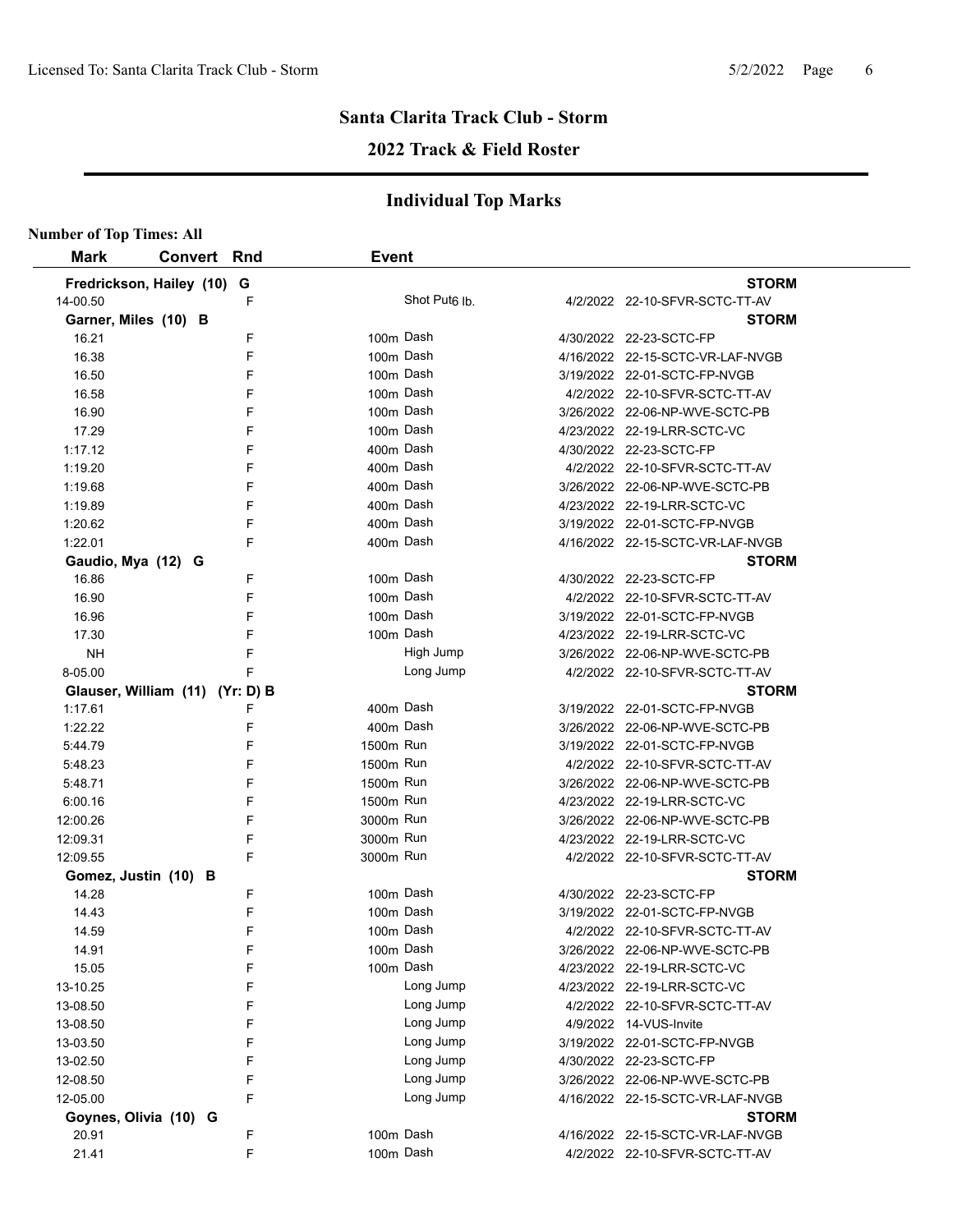## **2022 Track & Field Roster**

| <b>Number of Top Times: All</b> |                             |        |              |                        |                                  |
|---------------------------------|-----------------------------|--------|--------------|------------------------|----------------------------------|
| <b>Mark</b>                     | Convert Rnd                 |        | <b>Event</b> |                        |                                  |
| Goynes, Olivia (10) G           |                             |        |              |                        | <b>STORM</b>                     |
| 22.19                           |                             | F      |              | 100m Dash              | 4/23/2022 22-19-LRR-SCTC-VC      |
| 45.95                           |                             | F      |              | 200m Dash              | 4/16/2022 22-15-SCTC-VR-LAF-NVGB |
| 47.76                           |                             | F      |              | 200m Dash              | 4/23/2022 22-19-LRR-SCTC-VC      |
| 1:46.23                         |                             | F      |              | 400m Dash              | 4/23/2022 22-19-LRR-SCTC-VC      |
|                                 | Grazziani, Benjamin (10)    | В      |              |                        | <b>STORM</b>                     |
| 16.45                           |                             | F      |              | 100m Dash              | 3/26/2022 22-06-NP-WVE-SCTC-PB   |
| 16.76                           |                             | F      |              | 100m Dash              | 4/2/2022 22-10-SFVR-SCTC-TT-AV   |
| 16.89                           |                             | F      |              | 100m Dash              | 4/30/2022 22-23-SCTC-FP          |
| 16.96                           |                             | F      |              | 100m Dash              | 3/19/2022 22-01-SCTC-FP-NVGB     |
| 17.86                           |                             | F      |              | 100m Dash              | 4/23/2022 22-19-LRR-SCTC-VC      |
| 9-10.75                         |                             | F      |              | Long Jump              | 4/23/2022 22-19-LRR-SCTC-VC      |
| 9-05.00                         |                             | F      |              | Long Jump              | 4/2/2022 22-10-SFVR-SCTC-TT-AV   |
| 8-06.75                         |                             | F      |              | Long Jump              | 3/19/2022 22-01-SCTC-FP-NVGB     |
| 8-01.50                         |                             | F      |              | Long Jump              | 4/30/2022 22-23-SCTC-FP          |
| 6-10.00                         |                             | F      |              | Long Jump              | 3/26/2022 22-06-NP-WVE-SCTC-PB   |
|                                 | Grgas, Tatinana (11) G      |        |              |                        | <b>STORM</b>                     |
| 16.36                           |                             | F      |              | 100m Dash              | 4/16/2022 22-15-SCTC-VR-LAF-NVGB |
| 16.39                           |                             | F      |              | 100m Dash              | 3/19/2022 22-01-SCTC-FP-NVGB     |
| 16.42                           |                             | F      |              | 100m Dash              | 4/2/2022 22-10-SFVR-SCTC-TT-AV   |
| 16.44                           |                             | F      |              | 100m Dash              | 4/30/2022 22-23-SCTC-FP          |
| 16.71                           |                             | F      |              | 100m Dash              | 3/26/2022 22-06-NP-WVE-SCTC-PB   |
| 17.41                           |                             | F      |              | 100m Dash              | 4/23/2022 22-19-LRR-SCTC-VC      |
| 34.91                           |                             | F      |              | 200m Dash              | 4/2/2022 22-10-SFVR-SCTC-TT-AV   |
| 35.53                           |                             | F      |              | 200m Dash              | 3/19/2022 22-01-SCTC-FP-NVGB     |
| 36.23                           |                             | F      |              | 200m Dash              | 4/30/2022 22-23-SCTC-FP          |
| 37.67                           |                             | F      |              | 200m Dash              | 4/16/2022 22-15-SCTC-VR-LAF-NVGB |
|                                 | Gutierrez, Fabianna (12)    | G      |              |                        | <b>STORM</b>                     |
| 29.02                           |                             | F      |              | 200m Dash              | 4/9/2022 14-VUS-Invite           |
| 1:04.82                         |                             | F      |              | 400m Dash              | 3/26/2022 22-06-NP-WVE-SCTC-PB   |
|                                 | Hernandez, Christopher (11) |        | В            |                        | <b>STORM</b>                     |
| 15.77                           |                             | F      |              | 100m Dash              | 4/16/2022 22-15-SCTC-VR-LAF-NVGB |
| 15.82                           |                             | F      |              | 100m Dash              | 4/2/2022 22-10-SFVR-SCTC-TT-AV   |
| 16.05                           |                             | F      |              | 100m Dash              | 4/30/2022 22-23-SCTC-FP          |
| 16.57                           |                             | F      |              | 100m Dash              | 4/23/2022 22-19-LRR-SCTC-VC      |
| 33.01                           |                             | F      |              | 200m Dash              | 4/16/2022 22-15-SCTC-VR-LAF-NVGB |
| 33.04                           |                             | F      |              | 200m Dash              | 4/30/2022 22-23-SCTC-FP          |
| 33.26                           |                             | F      |              | 200m Dash              | 4/23/2022 22-19-LRR-SCTC-VC      |
| 34.19                           |                             | F      |              | 200m Dash              | 4/2/2022 22-10-SFVR-SCTC-TT-AV   |
|                                 | Herrero, Khloe (12) G       |        |              |                        | <b>STORM</b>                     |
| 15.47                           |                             | F      |              | 100m Dash              | 4/2/2022 22-10-SFVR-SCTC-TT-AV   |
| 15.77                           |                             | F      |              | 100m Dash              | 4/30/2022 22-23-SCTC-FP          |
| 15.83                           |                             | F      |              | 100m Dash              | 4/16/2022 22-15-SCTC-VR-LAF-NVGB |
| 15.91                           |                             | F      |              | 100m Dash              | 3/19/2022 22-01-SCTC-FP-NVGB     |
| 15.94                           |                             | F      |              | 100m Dash<br>200m Dash | 3/26/2022 22-06-NP-WVE-SCTC-PB   |
| 32.87                           |                             | F      |              | 200m Dash              | 4/2/2022 22-10-SFVR-SCTC-TT-AV   |
| 33.74                           |                             | F<br>F |              | 200m Dash              | 4/16/2022 22-15-SCTC-VR-LAF-NVGB |
| 33.88                           |                             |        |              |                        | 4/30/2022 22-23-SCTC-FP          |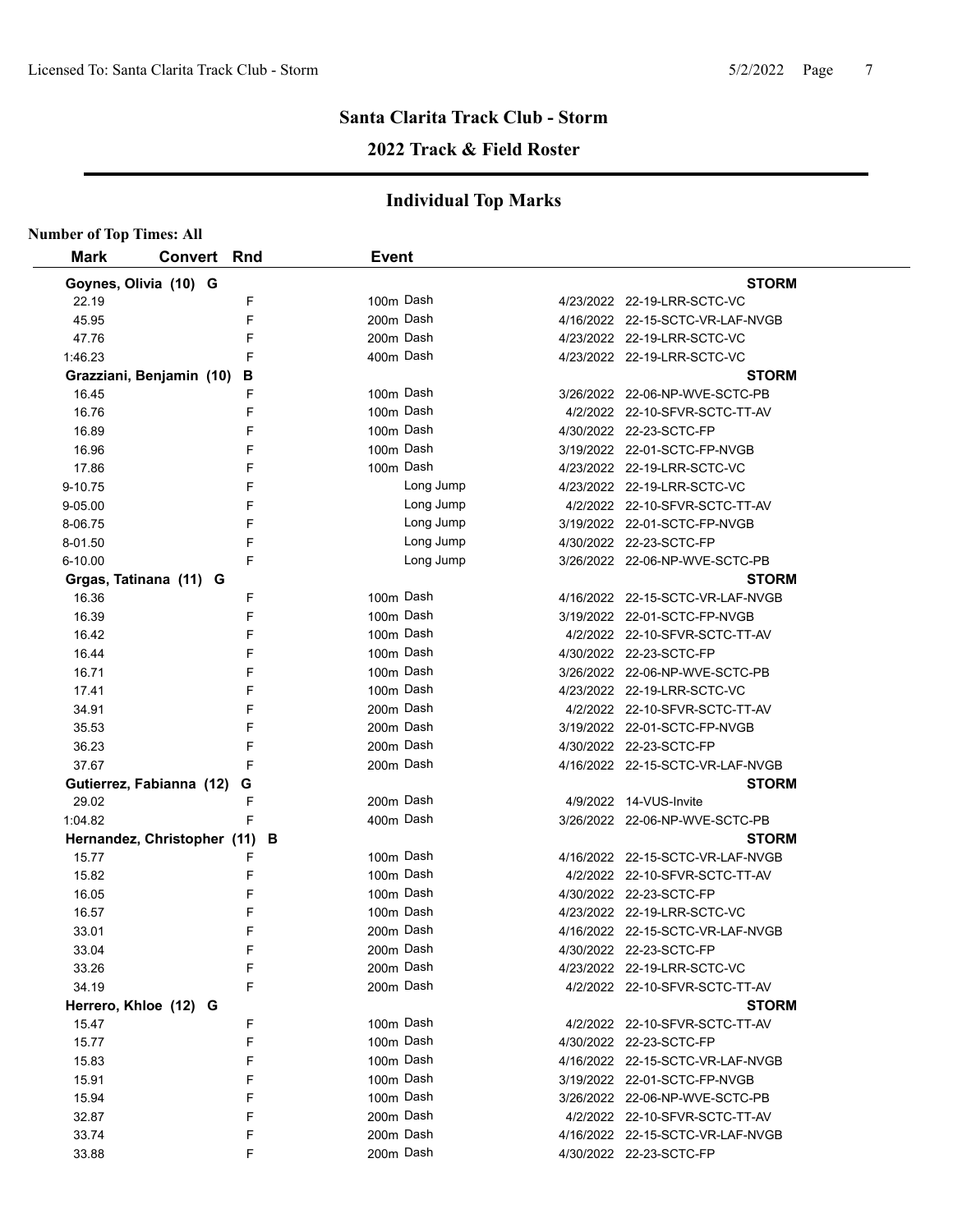## **2022 Track & Field Roster**

| <b>Number of Top Times: All</b> |                               |   |              |           |                                  |
|---------------------------------|-------------------------------|---|--------------|-----------|----------------------------------|
| <b>Mark</b>                     | <b>Convert Rnd</b>            |   | <b>Event</b> |           |                                  |
|                                 | Herrero, Khloe (12) G         |   |              |           | <b>STORM</b>                     |
| 34.33                           |                               | F | 200m Dash    |           | 3/26/2022 22-06-NP-WVE-SCTC-PB   |
| 34.78                           |                               | F | 200m Dash    |           | 3/19/2022 22-01-SCTC-FP-NVGB     |
| 10-00.50                        |                               | F |              | Long Jump | 4/2/2022 22-10-SFVR-SCTC-TT-AV   |
| 10-00.00                        |                               | F |              | Long Jump | 3/19/2022 22-01-SCTC-FP-NVGB     |
| 9-03.00                         |                               | F |              | Long Jump | 4/16/2022 22-15-SCTC-VR-LAF-NVGB |
| 9-00.25                         |                               | F |              | Long Jump | 3/26/2022 22-06-NP-WVE-SCTC-PB   |
| 8-02.75                         |                               | F |              | Long Jump | 4/30/2022 22-23-SCTC-FP          |
|                                 | Johnson, Micah (12) B         |   |              |           | <b>STORM</b>                     |
| 15.37                           |                               | F | 100m Dash    |           | 3/19/2022 22-01-SCTC-FP-NVGB     |
| 1:14.09                         |                               | F | 400m Dash    |           | 4/23/2022 22-19-LRR-SCTC-VC      |
| 1:14.63                         |                               | F | 400m Dash    |           | 3/26/2022 22-06-NP-WVE-SCTC-PB   |
| 1:18.60                         |                               | F |              | 400m Dash | 4/16/2022 22-15-SCTC-VR-LAF-NVGB |
| 11-01.75                        |                               | F |              | Long Jump | 3/19/2022 22-01-SCTC-FP-NVGB     |
| 10-03.75                        |                               | F |              | Long Jump | 3/26/2022 22-06-NP-WVE-SCTC-PB   |
|                                 | Jordan, Rachel (10) (Yr: D) G |   |              |           | <b>STORM</b>                     |
| 21.48                           |                               | F | 100m Dash    |           | 4/30/2022 22-23-SCTC-FP          |
| 1:46.98                         |                               | F | 400m Dash    |           | 4/30/2022 22-23-SCTC-FP          |
| 1:47.75                         |                               | F | 400m Dash    |           | 4/23/2022 22-19-LRR-SCTC-VC      |
| 1:49.38                         |                               | F | 400m Dash    |           | 3/26/2022 22-06-NP-WVE-SCTC-PB   |
| 4:11.82                         |                               | F | 800m Run     |           | 4/23/2022 22-19-LRR-SCTC-VC      |
| 6-07.00                         |                               | F |              | Long Jump | 4/23/2022 22-19-LRR-SCTC-VC      |
| 5-00.00                         |                               | F |              | Long Jump | 4/30/2022 22-23-SCTC-FP          |
|                                 | Kert, Brody (11) (Yr: D) B    |   |              |           | <b>STORM</b>                     |
| 1:23.11                         |                               | F | 400m Dash    |           | 4/16/2022 22-15-SCTC-VR-LAF-NVGB |
| 1:26.05                         |                               | F | 400m Dash    |           | 4/2/2022 22-10-SFVR-SCTC-TT-AV   |
| 1:29.87                         |                               | F | 400m Dash    |           | 4/23/2022 22-19-LRR-SCTC-VC      |
| 5:58.01                         |                               | F | 1500m Run    |           | 4/30/2022 22-23-SCTC-FP          |
| 6:11.35                         |                               | F | 1500m Run    |           | 4/9/2022 14-VUS-Invite           |
| 6:11.75                         |                               | F | 1500m Run    |           | 3/26/2022 22-06-NP-WVE-SCTC-PB   |
| 6:13.84                         |                               | F | 1500m Run    |           | 4/16/2022 22-15-SCTC-VR-LAF-NVGB |
| 6:16.91                         |                               | F | 1500m Run    |           | 4/23/2022 22-19-LRR-SCTC-VC      |
| 6:17.18                         |                               | F | 1500m Run    |           | 3/19/2022 22-01-SCTC-FP-NVGB     |
| 6:22.30                         |                               | F | 1500m Run    |           | 4/2/2022 22-10-SFVR-SCTC-TT-AV   |
| 9-09.00                         |                               | F |              | Long Jump | 4/23/2022 22-19-LRR-SCTC-VC      |
| 9-07.25                         |                               | F |              | Long Jump | 4/16/2022 22-15-SCTC-VR-LAF-NVGB |
| 8-10.00                         |                               | F |              | Long Jump | 3/19/2022 22-01-SCTC-FP-NVGB     |
| 8-05.25                         |                               | F |              | Long Jump | 4/2/2022 22-10-SFVR-SCTC-TT-AV   |
| 7-05.00                         |                               | F |              | Long Jump | 3/26/2022 22-06-NP-WVE-SCTC-PB   |
|                                 | Kuck, Joel (11) (Yr: D) B     |   |              |           | <b>STORM</b>                     |
| 17.14                           |                               | F | 100m Dash    |           | 3/19/2022 22-01-SCTC-FP-NVGB     |
| 17.27                           |                               | P |              | 100m Dash | 4/9/2022 14-VUS-Invite           |
| 17.32                           |                               | F |              | 100m Dash | 3/26/2022 22-06-NP-WVE-SCTC-PB   |
| 17.54                           |                               | F |              | 100m Dash | 4/23/2022 22-19-LRR-SCTC-VC      |
| 17.56                           |                               | F |              | 100m Dash | 4/2/2022 22-10-SFVR-SCTC-TT-AV   |
| 35.07                           |                               | F |              | 200m Dash | 4/30/2022 22-23-SCTC-FP          |
| 35.40                           |                               | F |              | 200m Dash | 4/23/2022 22-19-LRR-SCTC-VC      |
| 35.70                           |                               | F |              | 200m Dash | 3/26/2022 22-06-NP-WVE-SCTC-PB   |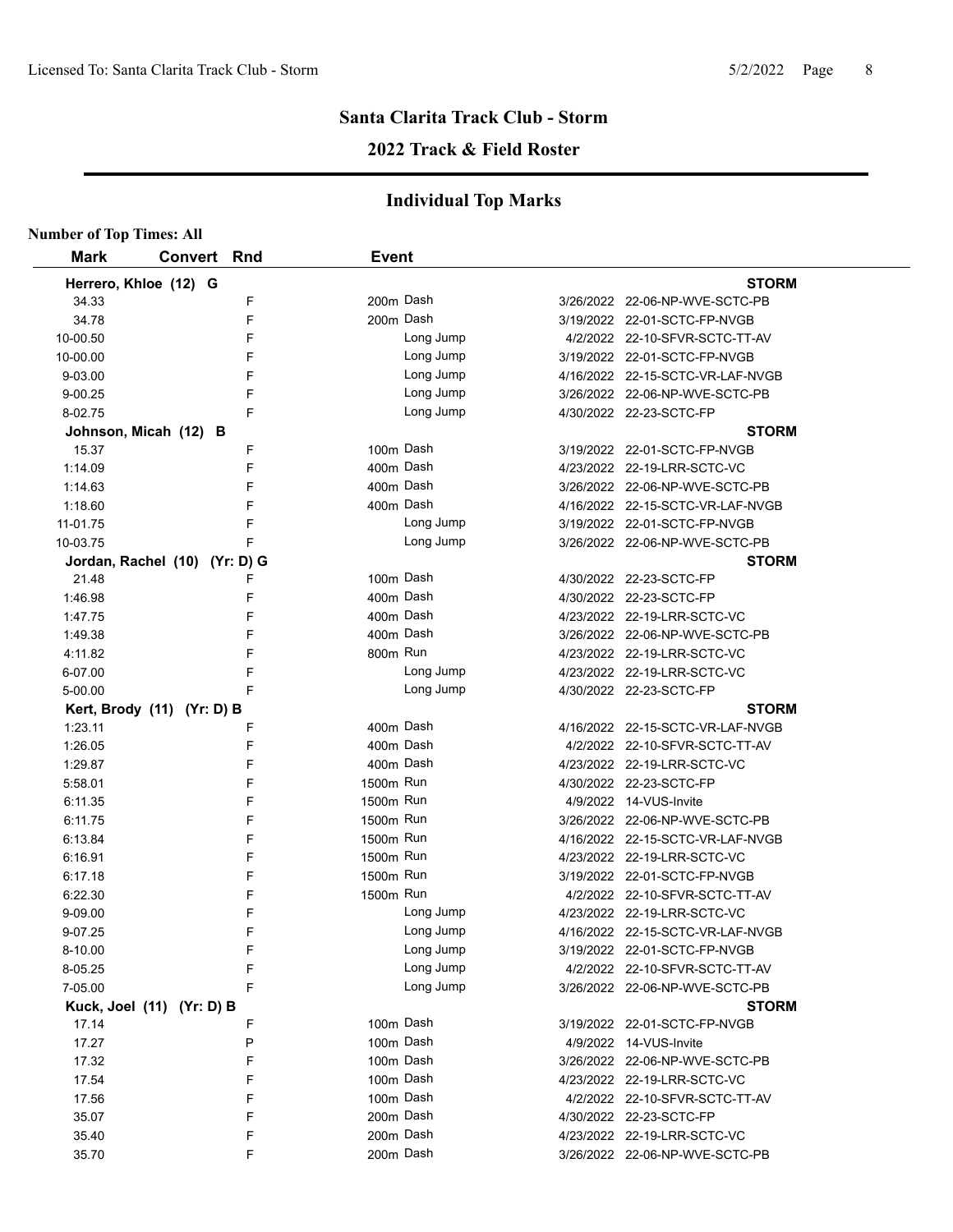#### **2022 Track & Field Roster**

| <b>Number of Top Times: All</b> |                    |   |              |           |                                  |
|---------------------------------|--------------------|---|--------------|-----------|----------------------------------|
| <b>Mark</b>                     | <b>Convert Rnd</b> |   | <b>Event</b> |           |                                  |
| Kuck, Joel (11) (Yr: D) B       |                    |   |              |           | <b>STORM</b>                     |
| 35.96                           |                    | F |              | 200m Dash | 3/19/2022 22-01-SCTC-FP-NVGB     |
| 36.32                           |                    | F |              | 200m Dash | 4/2/2022 22-10-SFVR-SCTC-TT-AV   |
| 1:22.16                         |                    | F |              | 400m Dash | 4/30/2022 22-23-SCTC-FP          |
| 11-03.00                        |                    | F |              | Long Jump | 4/23/2022 22-19-LRR-SCTC-VC      |
| 10-05.00                        |                    | F |              | Long Jump | 4/30/2022 22-23-SCTC-FP          |
| 10-02.50                        |                    | F |              | Long Jump | 4/2/2022 22-10-SFVR-SCTC-TT-AV   |
| 9-09.25                         |                    | F |              | Long Jump | 3/26/2022 22-06-NP-WVE-SCTC-PB   |
| 9-07.50                         |                    | F |              | Long Jump | 4/9/2022 14-VUS-Invite           |
| 9-06.50                         |                    | F |              | Long Jump | 3/19/2022 22-01-SCTC-FP-NVGB     |
| Lane, Joshua (12) (Yr: D) B     |                    |   |              |           | <b>STORM</b>                     |
| 1:13.30                         |                    | F | 400m Dash    |           | 3/26/2022 22-06-NP-WVE-SCTC-PB   |
| 1:15.07                         |                    | F | 400m Dash    |           | 3/19/2022 22-01-SCTC-FP-NVGB     |
| 5:57.07                         |                    | F | 1500m Run    |           | 4/16/2022 22-15-SCTC-VR-LAF-NVGB |
| 6:14.77                         |                    | F | 1500m Run    |           | 4/23/2022 22-19-LRR-SCTC-VC      |
| 6:18.57                         |                    | F | 1500m Run    |           | 3/19/2022 22-01-SCTC-FP-NVGB     |
| 9-02.75                         |                    | F |              | Long Jump | 4/23/2022 22-19-LRR-SCTC-VC      |
| 8-11.75                         |                    | F |              | Long Jump | 3/26/2022 22-06-NP-WVE-SCTC-PB   |
| Mackey, Asher (12) (Yr: D) B    |                    |   |              |           | <b>STORM</b>                     |
| 15.08                           |                    | F |              | 100m Dash | 3/19/2022 22-01-SCTC-FP-NVGB     |
| 15.09                           |                    | F |              | 100m Dash | 4/2/2022 22-10-SFVR-SCTC-TT-AV   |
| 15.39                           |                    | F |              | 100m Dash | 3/26/2022 22-06-NP-WVE-SCTC-PB   |
| 11-09.00                        |                    | F |              | Long Jump | 4/2/2022 22-10-SFVR-SCTC-TT-AV   |
| 10-05.25                        |                    | F |              | Long Jump | 3/19/2022 22-01-SCTC-FP-NVGB     |
| 9-02.00                         |                    | F |              | Long Jump | 3/26/2022 22-06-NP-WVE-SCTC-PB   |
| Mackey, Davis (12) (Yr: D) B    |                    |   |              |           | <b>STORM</b>                     |
| 6:43.51                         |                    | F | 1500m Run    |           | 4/2/2022 22-10-SFVR-SCTC-TT-AV   |
| 7-04.50                         |                    | F |              | Long Jump | 4/2/2022 22-10-SFVR-SCTC-TT-AV   |
| Manskar, Ella (10) G            |                    |   |              |           | <b>STORM</b>                     |
| 15.87                           |                    | F |              | 100m Dash | 4/16/2022 22-15-SCTC-VR-LAF-NVGB |
| 16.15                           |                    | F |              | 100m Dash | 3/19/2022 22-01-SCTC-FP-NVGB     |
| 16.36                           |                    | F |              | 100m Dash | 4/23/2022 22-19-LRR-SCTC-VC      |
| 33.71                           |                    | F |              | 200m Dash | 4/16/2022 22-15-SCTC-VR-LAF-NVGB |
| 34.81                           |                    | F |              | 200m Dash | 4/23/2022 22-19-LRR-SCTC-VC      |
| 36.23                           |                    | F |              | 200m Dash | 3/19/2022 22-01-SCTC-FP-NVGB     |
| 10-07.00                        |                    | F |              | Long Jump | 4/23/2022 22-19-LRR-SCTC-VC      |
| 10-02.75                        |                    | F |              | Long Jump | 4/16/2022 22-15-SCTC-VR-LAF-NVGB |
| 7-09.75                         |                    | F |              | Long Jump | 3/19/2022 22-01-SCTC-FP-NVGB     |
| McCollum, Hannah (12)           |                    | G |              |           | <b>STORM</b>                     |
| 16.61                           |                    | F |              | 100m Dash | 4/2/2022 22-10-SFVR-SCTC-TT-AV   |
| 16.66                           |                    | F |              | 100m Dash | 4/30/2022 22-23-SCTC-FP          |
| 16.87                           |                    | F |              | 100m Dash | 3/19/2022 22-01-SCTC-FP-NVGB     |
| 34.84                           |                    | F |              | 200m Dash | 4/2/2022 22-10-SFVR-SCTC-TT-AV   |
| 35.13                           |                    | F |              | 200m Dash | 3/19/2022 22-01-SCTC-FP-NVGB     |
| 35.30                           |                    | F |              | 200m Dash | 4/30/2022 22-23-SCTC-FP          |
| Neri, Mia (10) G                |                    |   |              |           | <b>STORM</b>                     |
| 16.51                           |                    | F |              | 100m Dash | 4/23/2022 22-19-LRR-SCTC-VC      |
| 16.66                           |                    | F |              | 100m Dash | 3/19/2022 22-01-SCTC-FP-NVGB     |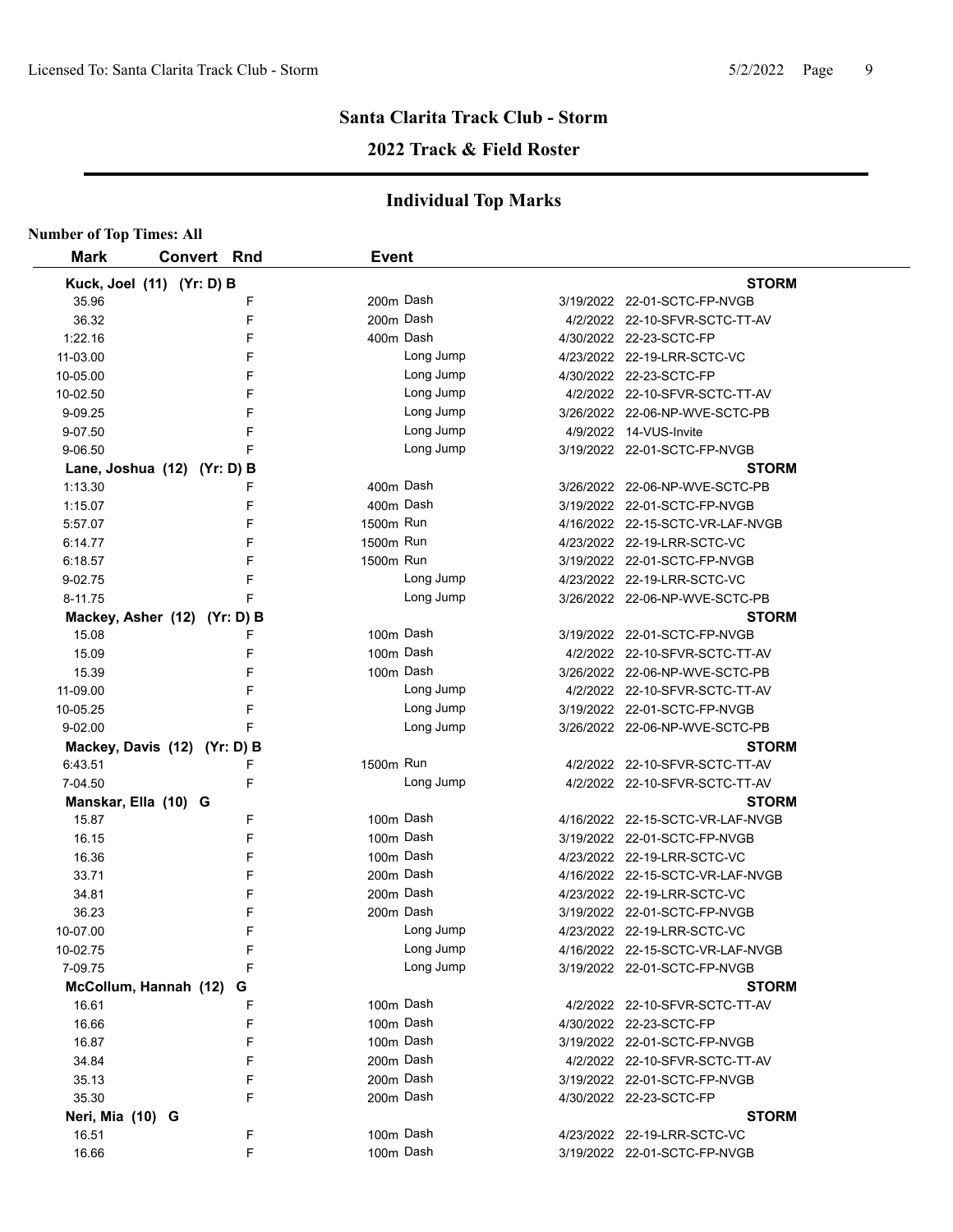## **Santa Clarita Track Club - Storm 2022 Track & Field Roster**

| <b>Number of Top Times: All</b> |                        |   |              |                           |                                  |
|---------------------------------|------------------------|---|--------------|---------------------------|----------------------------------|
| <b>Mark</b>                     | <b>Convert Rnd</b>     |   | <b>Event</b> |                           |                                  |
| Neri, Mia (10) G                |                        |   |              |                           | <b>STORM</b>                     |
| 16.77                           |                        | F | 100m Dash    |                           | 4/16/2022 22-15-SCTC-VR-LAF-NVGB |
| 16.82                           |                        | F | 100m Dash    |                           | 3/26/2022 22-06-NP-WVE-SCTC-PB   |
| 16.83                           |                        | F | 100m Dash    |                           | 4/2/2022 22-10-SFVR-SCTC-TT-AV   |
| 1:16.19                         |                        | F | 400m Dash    |                           | 4/16/2022 22-15-SCTC-VR-LAF-NVGB |
| 1:17.98                         |                        | F | 400m Dash    |                           | 3/26/2022 22-06-NP-WVE-SCTC-PB   |
| 1:18.33                         |                        | F | 400m Dash    |                           | 3/19/2022 22-01-SCTC-FP-NVGB     |
| 1:19.41                         |                        | F | 400m Dash    |                           | 4/2/2022 22-10-SFVR-SCTC-TT-AV   |
| 3:07.66                         |                        | F | 800m Run     |                           | 4/23/2022 22-19-LRR-SCTC-VC      |
| 5-06.75                         |                        | F |              | Long Jump                 | 3/26/2022 22-06-NP-WVE-SCTC-PB   |
| 10-08.00                        |                        | F |              | Shot Put <sub>6</sub> lb. | 4/2/2022 22-10-SFVR-SCTC-TT-AV   |
| 9-08.50                         |                        | F |              | Shot Put <sub>6</sub> Ib. | 3/19/2022 22-01-SCTC-FP-NVGB     |
|                                 | Nwachukwu, Daniel (12) | в |              |                           | <b>STORM</b>                     |
| 15.49                           |                        | F | 100m Dash    |                           | 3/19/2022 22-01-SCTC-FP-NVGB     |
| 15.67                           |                        | F | 100m Dash    |                           | 4/30/2022 22-23-SCTC-FP          |
| 15.87                           |                        | F | 100m Dash    |                           | 4/16/2022 22-15-SCTC-VR-LAF-NVGB |
| 15.89                           |                        | F | 100m Dash    |                           | 3/26/2022 22-06-NP-WVE-SCTC-PB   |
| 16.38                           |                        | F | 100m Dash    |                           | 4/23/2022 22-19-LRR-SCTC-VC      |
| 1:16.06                         |                        | F | 400m Dash    |                           | 4/2/2022 22-10-SFVR-SCTC-TT-AV   |
| 1:17.46                         |                        | F | 400m Dash    |                           | 4/16/2022 22-15-SCTC-VR-LAF-NVGB |
| 1:17.52                         |                        | F | 400m Dash    |                           | 3/26/2022 22-06-NP-WVE-SCTC-PB   |
| 10-08.00                        |                        | F |              | Long Jump                 | 4/23/2022 22-19-LRR-SCTC-VC      |
| 9-04.25                         |                        | F |              | Long Jump                 | 4/9/2022 14-VUS-Invite           |
| 9-03.00                         |                        | F |              | Long Jump                 | 4/2/2022 22-10-SFVR-SCTC-TT-AV   |
| 7-09.50                         |                        | F |              | Long Jump                 | 3/19/2022 22-01-SCTC-FP-NVGB     |
| 25-08.50                        |                        | F |              | Shot Put <sub>6</sub> lb. | 4/2/2022 22-10-SFVR-SCTC-TT-AV   |
| 25-07.50                        |                        | F |              | Shot Put6 lb.             | 4/16/2022 22-15-SCTC-VR-LAF-NVGB |
| 25-05.25                        |                        | F |              | Shot Put6 lb.             | 4/23/2022 22-19-LRR-SCTC-VC      |
| 24-07.00                        |                        | F |              | Shot Put6 lb.             | 4/9/2022 14-VUS-Invite           |
| 24-03.50                        |                        | F |              | Shot Put <sub>6</sub> Ib. | 4/30/2022 22-23-SCTC-FP          |
| 23-03.50                        |                        | F |              | Shot Put <sub>6</sub> lb. | 3/26/2022 22-06-NP-WVE-SCTC-PB   |
| 23-01.00                        |                        | F |              | Shot Put <sub>6</sub> lb. | 3/19/2022 22-01-SCTC-FP-NVGB     |
|                                 | Nwachukwu, Kayla (10)  | G |              |                           | <b>STORM</b>                     |
| 15.44                           |                        | F | 100m Dash    |                           | 3/26/2022 22-06-NP-WVE-SCTC-PB   |
| 15.53                           |                        | F | 100m Dash    |                           | 4/2/2022 22-10-SFVR-SCTC-TT-AV   |
| 15.83                           |                        | F | 100m Dash    |                           | 4/30/2022 22-23-SCTC-FP          |
| 15.89                           |                        | P | 100m Dash    |                           | 4/9/2022 14-VUS-Invite           |
| 16.09                           |                        | F | 100m Dash    |                           | 4/23/2022 22-19-LRR-SCTC-VC      |
| 16.22                           |                        | F | 100m Dash    |                           | 3/19/2022 22-01-SCTC-FP-NVGB     |
| 16.23                           |                        | F | 100m Dash    |                           | 4/16/2022 22-15-SCTC-VR-LAF-NVGB |
| 33.89                           |                        | F | 200m Dash    |                           | 4/2/2022 22-10-SFVR-SCTC-TT-AV   |
| 34.72                           |                        | F | 200m Dash    |                           | 4/16/2022 22-15-SCTC-VR-LAF-NVGB |
| 34.77                           |                        | F | 200m Dash    |                           | 4/23/2022 22-19-LRR-SCTC-VC      |
| 35.19                           |                        | F | 200m Dash    |                           | 4/30/2022 22-23-SCTC-FP          |
| 36.84                           |                        | F |              | 200m Dash                 | 3/19/2022 22-01-SCTC-FP-NVGB     |
| 3-02.00                         |                        | F |              | High Jump                 | 3/26/2022 22-06-NP-WVE-SCTC-PB   |
| <b>NH</b>                       |                        | F |              | High Jump                 | 4/2/2022 22-10-SFVR-SCTC-TT-AV   |
| 10-10.00                        |                        | F |              | Long Jump                 | 4/2/2022 22-10-SFVR-SCTC-TT-AV   |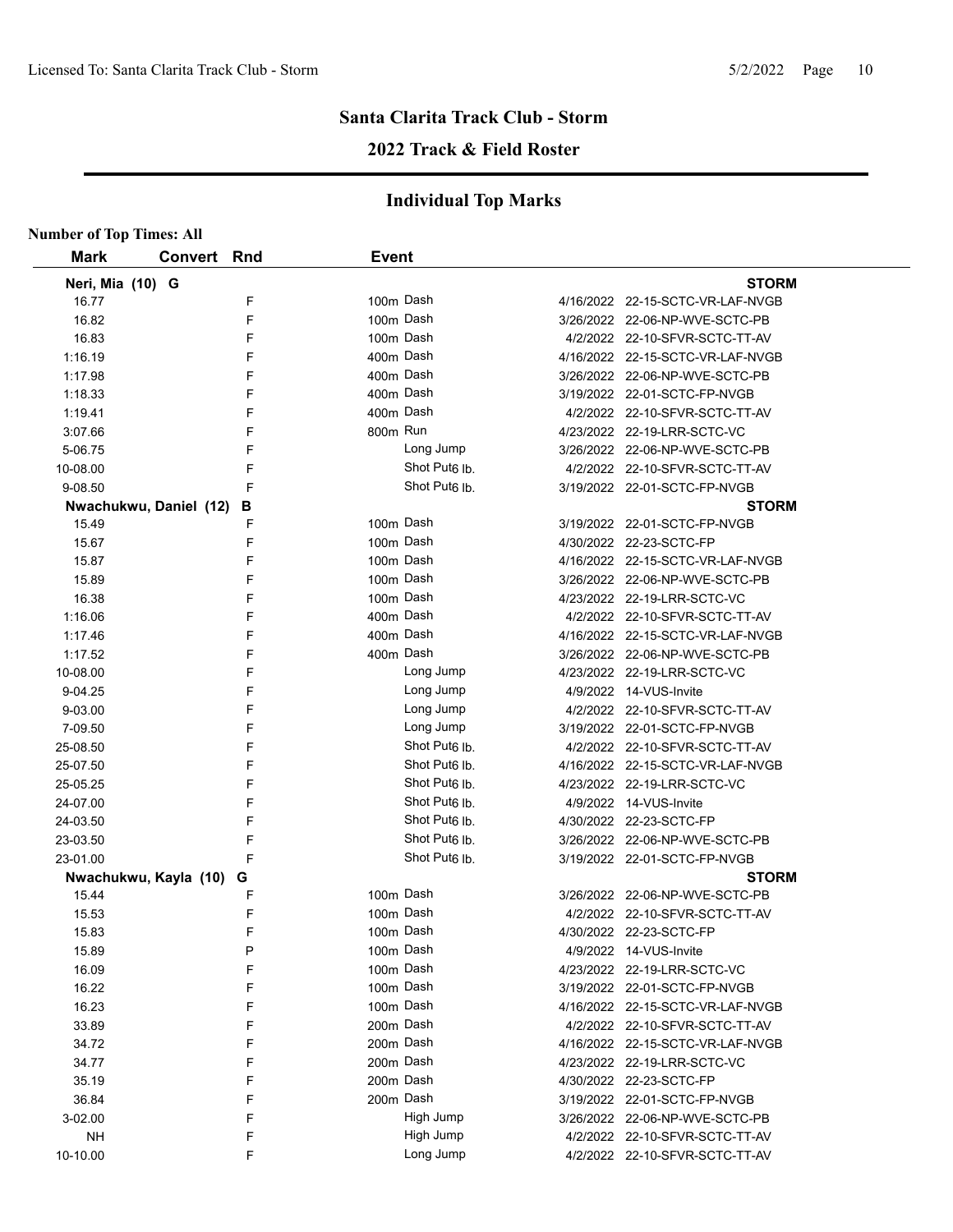### **2022 Track & Field Roster**

| <b>Number of Top Times: All</b> |                       |   |              |                           |                                  |
|---------------------------------|-----------------------|---|--------------|---------------------------|----------------------------------|
| <b>Mark</b>                     | <b>Convert Rnd</b>    |   | <b>Event</b> |                           |                                  |
|                                 | Nwachukwu, Kayla (10) | G |              |                           | <b>STORM</b>                     |
| 10-05.00                        |                       | F |              | Long Jump                 | 4/9/2022 14-VUS-Invite           |
| 9-10.75                         |                       | F |              | Long Jump                 | 4/16/2022 22-15-SCTC-VR-LAF-NVGB |
| 9-04.75                         |                       | F |              | Long Jump                 | 3/26/2022 22-06-NP-WVE-SCTC-PB   |
| 8-11.75                         |                       | F |              | Long Jump                 | 4/23/2022 22-19-LRR-SCTC-VC      |
| 8-07.50                         |                       | F |              | Long Jump                 | 4/30/2022 22-23-SCTC-FP          |
| 7-10.25                         |                       | F |              | Long Jump                 | 3/19/2022 22-01-SCTC-FP-NVGB     |
| Ogbu, Valerie (12) G            |                       |   |              |                           | <b>STORM</b>                     |
| 14.51                           |                       | F |              | 100m Dash                 | 4/16/2022 22-15-SCTC-VR-LAF-NVGB |
| 14.52                           |                       | F |              | 100m Dash                 | 4/30/2022 22-23-SCTC-FP          |
| 14.64                           |                       | F |              | 100m Dash                 | 4/23/2022 22-19-LRR-SCTC-VC      |
| 14.66                           |                       | F |              | 100m Dash                 | 4/2/2022 22-10-SFVR-SCTC-TT-AV   |
| 14.77                           |                       | F |              | 100m Dash                 | 3/26/2022 22-06-NP-WVE-SCTC-PB   |
| 14.91                           |                       | F |              | 100m Dash                 | 3/19/2022 22-01-SCTC-FP-NVGB     |
| 14.95                           |                       | P |              | 100m Dash                 | 4/9/2022 14-VUS-Invite           |
| 31.35                           |                       | F |              | 200m Dash                 | 4/2/2022 22-10-SFVR-SCTC-TT-AV   |
| 31.42                           |                       | F |              | 200m Dash                 | 4/23/2022 22-19-LRR-SCTC-VC      |
| 31.71                           |                       | F |              | 200m Dash                 | 4/30/2022 22-23-SCTC-FP          |
| 31.80                           |                       | F |              | 200m Dash                 | 4/16/2022 22-15-SCTC-VR-LAF-NVGB |
| 31.87                           |                       | F |              | 200m Dash                 | 4/9/2022 14-VUS-Invite           |
| 31.90                           |                       | F |              | 200m Dash                 | 3/19/2022 22-01-SCTC-FP-NVGB     |
| 32.33                           |                       | F |              | 200m Dash                 | 3/26/2022 22-06-NP-WVE-SCTC-PB   |
| 10-08.00                        |                       | F |              | Long Jump                 | 4/2/2022 22-10-SFVR-SCTC-TT-AV   |
| 10-03.50                        |                       | F |              | Long Jump                 | 4/30/2022 22-23-SCTC-FP          |
| 10-01.75                        |                       | F |              | Long Jump                 | 4/23/2022 22-19-LRR-SCTC-VC      |
| 10-00.75                        |                       | F |              | Long Jump                 | 4/16/2022 22-15-SCTC-VR-LAF-NVGB |
| 9-08.50                         |                       | F |              | Long Jump                 | 3/19/2022 22-01-SCTC-FP-NVGB     |
| <b>FOUL</b>                     |                       | F |              | Long Jump                 | 3/26/2022 22-06-NP-WVE-SCTC-PB   |
|                                 | Pino, Marcello (11) B |   |              |                           | <b>STORM</b>                     |
| 16.53                           |                       | F |              | 100m Dash                 | 3/19/2022 22-01-SCTC-FP-NVGB     |
| 16.62                           |                       | P |              | 100m Dash                 | 4/9/2022 14-VUS-Invite           |
| 16.65                           |                       | F |              | 100m Dash                 | 4/30/2022 22-23-SCTC-FP          |
| 16.71                           |                       | F |              | 100m Dash                 | 4/16/2022 22-15-SCTC-VR-LAF-NVGB |
| 15-00.50                        |                       | F |              | Shot Put <sub>6</sub> lb. | 3/19/2022 22-01-SCTC-FP-NVGB     |
| Quartey, Tre (10) B             |                       |   |              |                           | <b>STORM</b>                     |
| 15.30                           |                       | F |              | 100m Dash                 | 3/19/2022 22-01-SCTC-FP-NVGB     |
| 15.47                           |                       | F |              | 100m Dash                 | 4/16/2022 22-15-SCTC-VR-LAF-NVGB |
| 15.53                           |                       | F |              | 100m Dash                 | 4/2/2022 22-10-SFVR-SCTC-TT-AV   |
| 15.85                           |                       | F |              | 100m Dash                 | 3/26/2022 22-06-NP-WVE-SCTC-PB   |
| 15.87                           |                       | F |              | 100m Dash                 | 4/30/2022 22-23-SCTC-FP          |
| 16.25                           |                       | F |              | 100m Dash                 | 4/23/2022 22-19-LRR-SCTC-VC      |
| 32.23                           |                       | F |              | 200m Dash                 | 3/19/2022 22-01-SCTC-FP-NVGB     |
| 32.64                           |                       | F |              | 200m Dash                 | 3/26/2022 22-06-NP-WVE-SCTC-PB   |
| 33.40                           |                       | F |              | 200m Dash                 | 4/2/2022 22-10-SFVR-SCTC-TT-AV   |
| 33.72                           |                       | F |              | 200m Dash                 | 4/30/2022 22-23-SCTC-FP          |
| 33.81                           |                       | F |              | 200m Dash                 | 4/16/2022 22-15-SCTC-VR-LAF-NVGB |
| 33.94                           |                       | F |              | 200m Dash                 | 4/23/2022 22-19-LRR-SCTC-VC      |
| 1:18.66                         |                       | F |              | 400m Dash                 | 4/2/2022 22-10-SFVR-SCTC-TT-AV   |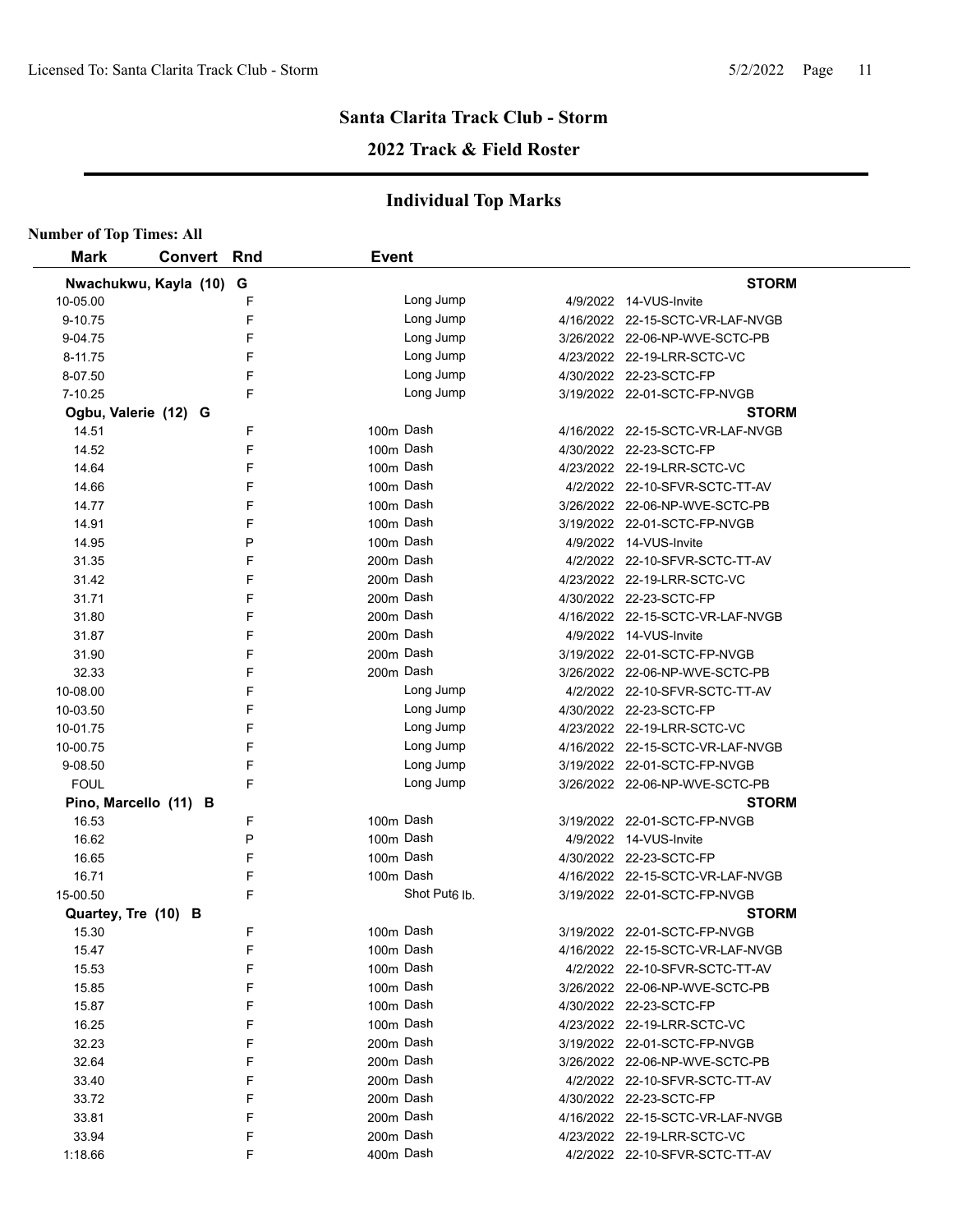## **2022 Track & Field Roster**

| <b>Number of Top Times: All</b> |                                    |        |              |                           |                                              |
|---------------------------------|------------------------------------|--------|--------------|---------------------------|----------------------------------------------|
| <b>Mark</b>                     | <b>Convert Rnd</b>                 |        | <b>Event</b> |                           |                                              |
|                                 | Quezada, Bella (10) G              |        |              |                           | <b>STORM</b>                                 |
| 17.73                           |                                    | F      |              | 100m Dash                 | 4/30/2022 22-23-SCTC-FP                      |
| 17.74                           |                                    | F      |              | 100m Dash                 | 3/19/2022 22-01-SCTC-FP-NVGB                 |
| 17.75                           |                                    | F      |              | 100m Dash                 | 4/16/2022 22-15-SCTC-VR-LAF-NVGB             |
| 18.17                           |                                    | F      |              | 100m Dash                 | 4/2/2022 22-10-SFVR-SCTC-TT-AV               |
| 18.42                           |                                    | F      |              | 100m Dash                 | 3/26/2022 22-06-NP-WVE-SCTC-PB               |
| 21.07                           |                                    | F      |              | 100m Dash                 | 4/23/2022 22-19-LRR-SCTC-VC                  |
| 6-04.00                         |                                    | F      |              | Long Jump                 | 3/19/2022 22-01-SCTC-FP-NVGB                 |
|                                 | Quitevis, Karsyn (12) B            |        |              |                           | <b>STORM</b>                                 |
| 17.33                           |                                    | F      |              | 100m Dash                 | 3/19/2022 22-01-SCTC-FP-NVGB                 |
| 17.88                           |                                    | F      |              | 100m Dash                 | 4/16/2022 22-15-SCTC-VR-LAF-NVGB             |
| 18.24                           |                                    | F      |              | 100m Dash                 | 3/26/2022 22-06-NP-WVE-SCTC-PB               |
| 21-11.50                        |                                    | F      |              | Shot Put <sub>6</sub> lb. | 4/16/2022 22-15-SCTC-VR-LAF-NVGB             |
| 19-11.00                        |                                    | F      |              | Shot Put <sub>6</sub> lb. | 3/19/2022 22-01-SCTC-FP-NVGB                 |
|                                 | Ray, Reese (10) (Yr: D) G          |        |              |                           | <b>STORM</b>                                 |
| 1:11.40                         |                                    | F      |              | 400m Dash                 | 4/16/2022 22-15-SCTC-VR-LAF-NVGB             |
| 2:39.08                         |                                    | F      | 800m Run     |                           | 4/30/2022 22-23-SCTC-FP                      |
| 2:41.60                         |                                    | F      | 800m Run     |                           | 4/2/2022 22-10-SFVR-SCTC-TT-AV               |
| 2:45.66                         |                                    | F      | 800m Run     |                           | 3/19/2022 22-01-SCTC-FP-NVGB                 |
| 5:08.72                         |                                    | F      | 1500m Run    |                           | 4/16/2022 22-15-SCTC-VR-LAF-NVGB             |
| 5:11.81                         |                                    | F      | 1500m Run    |                           | 4/30/2022 22-23-SCTC-FP                      |
| 5:17.35                         |                                    | F      | 1500m Run    |                           | 4/9/2022 14-VUS-Invite                       |
| 5:24.56                         |                                    | F      | 1500m Run    |                           | 3/26/2022 22-06-NP-WVE-SCTC-PB               |
| 11:08.39                        |                                    | F      | 3000m Run    |                           | 4/23/2022 22-19-LRR-SCTC-VC                  |
| 11:15.55                        |                                    | F      | 3000m Run    |                           | 4/2/2022 22-10-SFVR-SCTC-TT-AV               |
| 11:18.88                        |                                    | F      | 3000m Run    |                           | 3/19/2022 22-01-SCTC-FP-NVGB                 |
| 11:21.11                        |                                    | F      | 3000m Run    |                           | 4/9/2022 14-VUS-Invite                       |
|                                 | Sackett, Annabelle (11)            | G      |              |                           | <b>STORM</b>                                 |
| 1:21.78                         |                                    | F      |              | 400m Dash                 | 3/19/2022 22-01-SCTC-FP-NVGB                 |
| Sackett, Tyler (12) B           |                                    |        |              |                           | <b>STORM</b>                                 |
| 6:03.60                         |                                    | F<br>F | 1500m Run    |                           | 3/19/2022 22-01-SCTC-FP-NVGB                 |
| 12:24.05                        |                                    |        | 3000m Run    |                           | 3/19/2022 22-01-SCTC-FP-NVGB<br><b>STORM</b> |
| Saenz, Luke (12) B<br>14.45     |                                    | F      |              | 100m Dash                 | 3/19/2022 22-01-SCTC-FP-NVGB                 |
| 14.67                           |                                    | F      |              | 100m Dash                 | 3/26/2022 22-06-NP-WVE-SCTC-PB               |
| 16.60                           |                                    | F      |              | 100m Dash                 | 4/2/2022 22-10-SFVR-SCTC-TT-AV               |
| 11-09.75                        |                                    | F      |              | Long Jump                 | 3/19/2022 22-01-SCTC-FP-NVGB                 |
| 8-09.50                         |                                    | F      |              | Long Jump                 | 3/26/2022 22-06-NP-WVE-SCTC-PB               |
|                                 | Salgado Jr, Michael (11) (Yr: D) B |        |              |                           | <b>STORM</b>                                 |
| 15.38                           |                                    | F      |              | 100m Dash                 | 3/19/2022 22-01-SCTC-FP-NVGB                 |
| 15.45                           |                                    | F      |              | 100m Dash                 | 4/16/2022 22-15-SCTC-VR-LAF-NVGB             |
| 1:14.02                         |                                    | F      |              | 400m Dash                 | 3/19/2022 22-01-SCTC-FP-NVGB                 |
| 1:14.13                         |                                    | F      |              | 400m Dash                 | 4/16/2022 22-15-SCTC-VR-LAF-NVGB             |
| 1:14.58                         |                                    | F      |              | 400m Dash                 | 4/2/2022 22-10-SFVR-SCTC-TT-AV               |
| 2:58.82                         |                                    | F      | 800m Run     |                           | 4/30/2022 22-23-SCTC-FP                      |
| 11-06.00                        |                                    | F      |              | Long Jump                 | 4/2/2022 22-10-SFVR-SCTC-TT-AV               |
| 11-05.75                        |                                    | F      |              | Long Jump                 | 4/16/2022 22-15-SCTC-VR-LAF-NVGB             |
| 10-05.50                        |                                    | F      |              | Long Jump                 | 4/30/2022 22-23-SCTC-FP                      |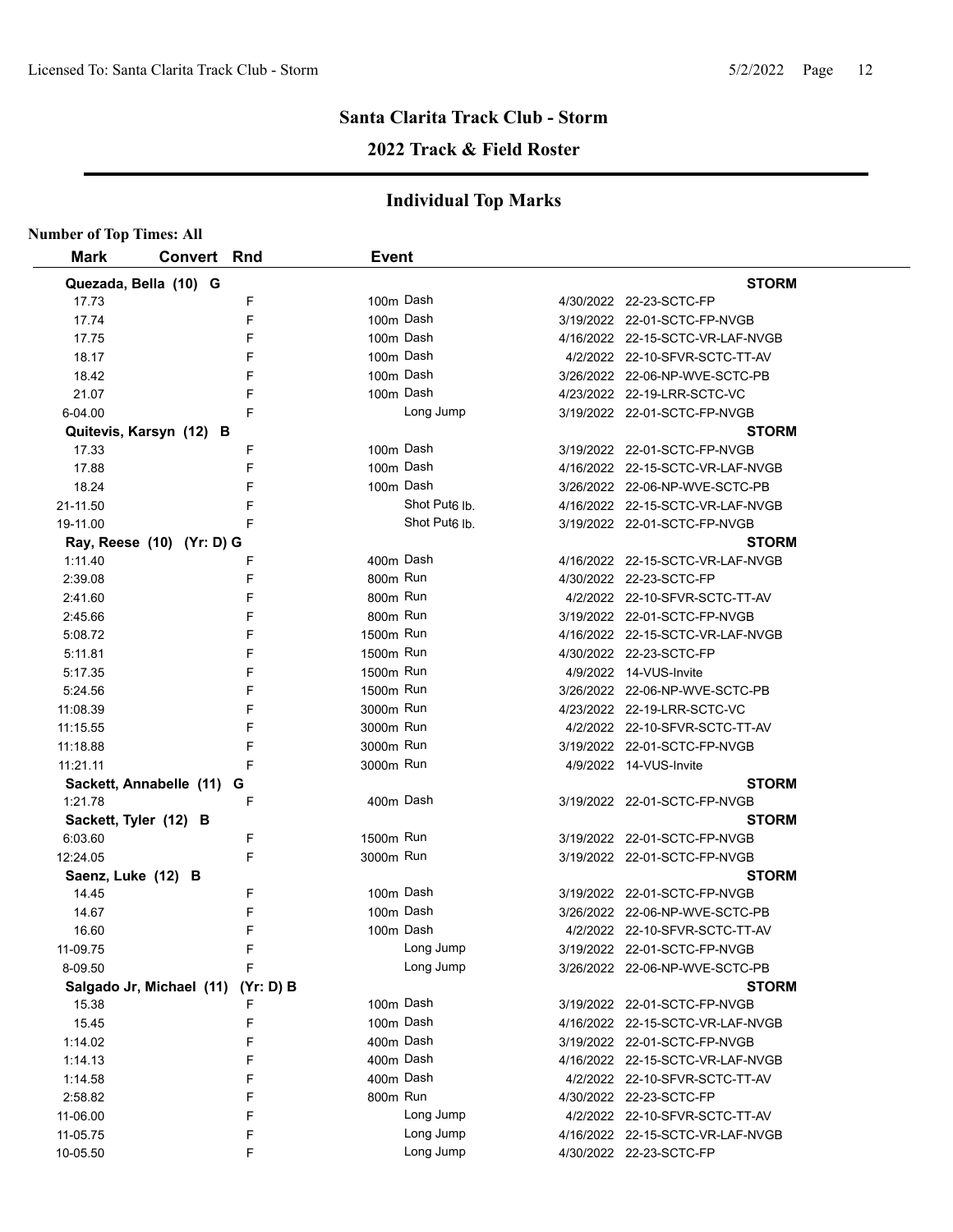## **2022 Track & Field Roster**

| <b>Number of Top Times: All</b> |                    |   |              |                           |                                  |
|---------------------------------|--------------------|---|--------------|---------------------------|----------------------------------|
| <b>Mark</b>                     | <b>Convert Rnd</b> |   | <b>Event</b> |                           |                                  |
| Shahan, Ayden (11) B            |                    |   |              |                           | <b>STORM</b>                     |
| 18.76                           |                    | F | 100m Dash    |                           | 3/19/2022 22-01-SCTC-FP-NVGB     |
| 19.18                           |                    | F | 100m Dash    |                           | 4/16/2022 22-15-SCTC-VR-LAF-NVGB |
| 19.90                           |                    | F | 100m Dash    |                           | 3/26/2022 22-06-NP-WVE-SCTC-PB   |
| 19.94                           |                    | F | 100m Dash    |                           | 4/30/2022 22-23-SCTC-FP          |
| NΗ                              |                    | F |              | High Jump                 | 4/2/2022 22-10-SFVR-SCTC-TT-AV   |
| 18-09.00                        |                    | F |              | Shot Put <sub>6</sub> Ib  | 4/30/2022 22-23-SCTC-FP          |
| 17-11.25                        |                    | F |              | Shot Put <sub>6</sub> lb. | 4/16/2022 22-15-SCTC-VR-LAF-NVGB |
| 17-08.00                        |                    | F |              | Shot Put <sub>6</sub> Ib. | 3/19/2022 22-01-SCTC-FP-NVGB     |
| 16-02.00                        |                    | F |              | Shot Put <sub>6</sub> Ib  | 4/2/2022 22-10-SFVR-SCTC-TT-AV   |
| Sullivan, Julia (11) G          |                    |   |              |                           | <b>STORM</b>                     |
| 15.86                           |                    | F | 100m Dash    |                           | 4/2/2022 22-10-SFVR-SCTC-TT-AV   |
| 15.97                           |                    | F | 100m Dash    |                           | 4/16/2022 22-15-SCTC-VR-LAF-NVGB |
| 16.21                           |                    | F | 100m Dash    |                           | 4/30/2022 22-23-SCTC-FP          |
| 35.34                           |                    | F | 200m Dash    |                           | 4/2/2022 22-10-SFVR-SCTC-TT-AV   |
| Tatman, Lily (11) G             |                    |   |              |                           | <b>STORM</b>                     |
| 10:15.47                        |                    | F | 1500m Run    |                           | 3/19/2022 22-01-SCTC-FP-NVGB     |
| Theule, Allie (11) (Yr: D) G    |                    |   |              |                           | <b>STORM</b>                     |
| 1:16.91                         |                    | F | 400m Dash    |                           | 4/2/2022 22-10-SFVR-SCTC-TT-AV   |
| 2:56.23                         |                    | F | 800m Run     |                           | 4/30/2022 22-23-SCTC-FP          |
| 3:00.62                         |                    | F | 800m Run     |                           | 3/19/2022 22-01-SCTC-FP-NVGB     |
| 3:00.97                         |                    | F | 800m Run     |                           | 4/23/2022 22-19-LRR-SCTC-VC      |
| 5:51.76                         |                    | F | 1500m Run    |                           | 3/26/2022 22-06-NP-WVE-SCTC-PB   |
| 6:02.68                         |                    | F | 1500m Run    |                           | 4/2/2022 22-10-SFVR-SCTC-TT-AV   |
| 6:06.76                         |                    | F | 1500m Run    |                           | 4/23/2022 22-19-LRR-SCTC-VC      |
| 6:16.29                         |                    | F | 1500m Run    |                           | 3/19/2022 22-01-SCTC-FP-NVGB     |
| 12:35.86                        |                    | F | 3000m Run    |                           | 4/30/2022 22-23-SCTC-FP          |
| Thompson, Kellynn (10)          |                    | G |              |                           | <b>STORM</b>                     |
| 14.50                           |                    | F | 100m Dash    |                           | 3/19/2022 22-01-SCTC-FP-NVGB     |
| 14.53                           |                    | F | 100m Dash    |                           | 4/2/2022 22-10-SFVR-SCTC-TT-AV   |
| 14.98                           |                    | F | 100m Dash    |                           | 4/23/2022 22-19-LRR-SCTC-VC      |
| 14.98                           |                    | P | 100m Dash    |                           | 4/9/2022 14-VUS-Invite           |
| 15.03                           |                    | F | 100m Dash    |                           | 3/26/2022 22-06-NP-WVE-SCTC-PB   |
| 29.70                           |                    | F | 200m Dash    |                           | 4/9/2022 14-VUS-Invite           |
| 29.78                           |                    | F | 200m Dash    |                           | 4/23/2022 22-19-LRR-SCTC-VC      |
| 30.00                           |                    | F | 200m Dash    |                           | 4/2/2022 22-10-SFVR-SCTC-TT-AV   |
| 30.27                           |                    | F | 200m Dash    |                           | 3/19/2022 22-01-SCTC-FP-NVGB     |
| 31.99                           |                    | F | 200m Dash    |                           | 3/26/2022 22-06-NP-WVE-SCTC-PB   |
| 11-02.00                        |                    | F |              | Long Jump                 | 4/2/2022 22-10-SFVR-SCTC-TT-AV   |
| 10-10.50                        |                    | F |              | Long Jump                 | 4/23/2022 22-19-LRR-SCTC-VC      |
| 9-08.75                         |                    | F |              | Long Jump                 | 3/19/2022 22-01-SCTC-FP-NVGB     |
| 7-09.25                         |                    | F |              | Long Jump                 | 3/26/2022 22-06-NP-WVE-SCTC-PB   |
| Van, Kacey (11) B               |                    |   |              |                           | <b>STORM</b>                     |
| 15.14                           |                    | F | 100m Dash    |                           | 4/16/2022 22-15-SCTC-VR-LAF-NVGB |
| 15.21                           |                    | P | 100m Dash    |                           | 4/9/2022 14-VUS-Invite           |
| 15.29                           |                    | F | 100m Dash    |                           | 3/26/2022 22-06-NP-WVE-SCTC-PB   |
| 15.51                           |                    | F | 100m Dash    |                           | 4/30/2022 22-23-SCTC-FP          |
| 15.76                           |                    | F | 100m Dash    |                           | 4/2/2022 22-10-SFVR-SCTC-TT-AV   |